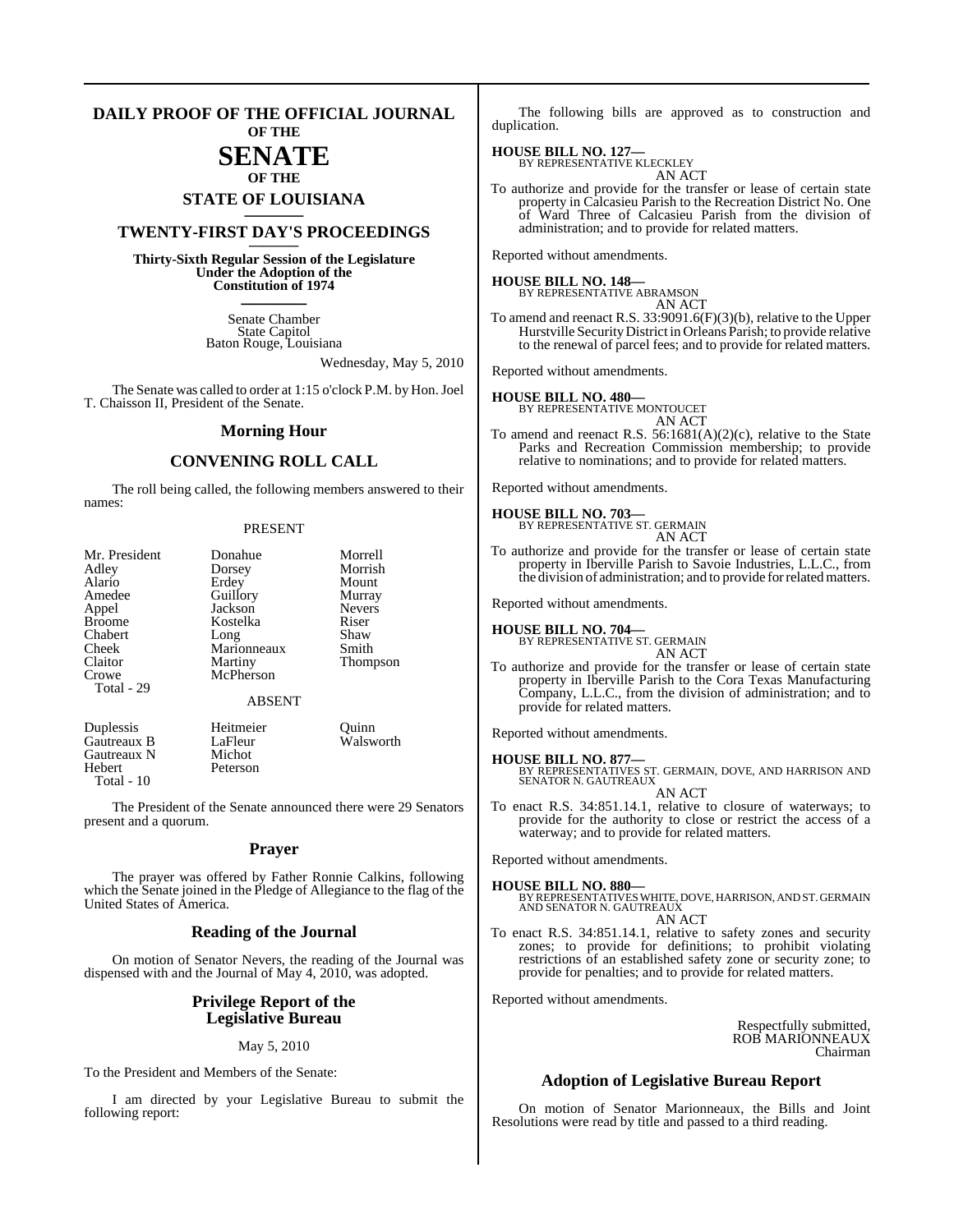#### **Introduction of Senate Resolutions**

Senator Morrish asked for and obtained a suspension of the rules to read Senate Resolutions a first and second time.

#### **SENATE RESOLUTION NO. 67—**

BY SENATOR MORRISH A RESOLUTION

To declare May 5, 2010, as "Louisiana Chemical Industry Day" in the state of Louisiana.

On motion of Senator Morrish the resolution was read by title and adopted.

#### **Introduction of Senate Concurrent Resolutions**

Senator Morrell asked for and obtained a suspension of the rules to read Senate Concurrent Resolutions a first and second time.

#### **SENATE CONCURRENT RESOLUTION NO. 68—** BY SENATOR MORRELL

A CONCURRENT RESOLUTION

To urge and request the State Board of Elementary and Secondary Education to study the admission and expulsion criteria in charter schools and the impact of that criteria on at-risk and special needs students.

The resolution was read by title. Senator Morrell moved to adopt the Senate Concurrent Resolution.

## **ROLL CALL**

The roll was called with the following result:

#### YEAS

| Adley<br>Alario<br>Amedee<br>Appel<br><b>Broome</b><br>Chabert | Gautreaux N<br>Guillory<br>Hebert<br>Jackson<br>Kostelka<br>LaFleur | Morrish<br>Mount<br>Murray<br><b>Nevers</b><br>Peterson<br>Riser |
|----------------------------------------------------------------|---------------------------------------------------------------------|------------------------------------------------------------------|
| Cheek                                                          | Long                                                                | Shaw                                                             |
| Donahue                                                        | Martiny                                                             | Smith                                                            |
| Dorsey                                                         | McPherson                                                           | Thompson                                                         |
| Erdey                                                          | Morrell                                                             |                                                                  |
| Total - 29                                                     |                                                                     |                                                                  |
|                                                                | <b>NAYS</b>                                                         |                                                                  |
| Total $-0$                                                     | <b>ABSENT</b>                                                       |                                                                  |

| Mr. President | Gautreaux B | Ouinn     |
|---------------|-------------|-----------|
| Claitor       | Heitmeier   | Walsworth |
| Crowe         | Marionneaux |           |
| Duplessis     | Michot      |           |
| $Total - 10$  |             |           |

The Chair declared the Senate adopted the Senate Concurrent Resolution and ordered it sent to the House.

#### **SENATE CONCURRENT RESOLUTION NO. 69—** BY SENATOR PETERSON

A CONCURRENT RESOLUTION

To urge and request the state of Louisiana, through the Department of Health and Hospitals and the Department of Economic Development, Louisiana State University, Xavier University, Tulane University, United States Department of Veterans

Affairs, Board of Trustees for the New Orleans University Medical Center, and the Greater New Orleans Biosciences Economic Development District to execute a community benefits agreement.

The resolution was read by title. Senator Peterson moved to adopt the Senate Concurrent Resolution.

## **ROLL CALL**

The roll was called with the following result:

| v |
|---|
|---|

|             | Morrell                                                                                   |
|-------------|-------------------------------------------------------------------------------------------|
|             | Morrish                                                                                   |
|             |                                                                                           |
|             | Mount                                                                                     |
|             | Murray                                                                                    |
| Jackson     | <b>Nevers</b>                                                                             |
| Kostelka    | Peterson                                                                                  |
| LaFleur     | Riser                                                                                     |
|             | Shaw                                                                                      |
|             | Smith                                                                                     |
|             | Thompson                                                                                  |
|             | Walsworth                                                                                 |
|             |                                                                                           |
| <b>NAYS</b> |                                                                                           |
|             | Erdey<br>Gautreaux N<br>Guillory<br>Hebert<br>Long<br>Marionneaux<br>Martiny<br>McPherson |

Total - 0

Claitor Gautreaux B Michot Duplessis

Total - 6

The Chair declared the Senate adopted the Senate Concurrent Resolution and ordered it sent to the House.

ABSENT

#### **Messages from the House**

The following Messages from the House were received and read as follows:

#### **Message from the House**

#### **ASKING CONCURRENCE IN HOUSE BILLS AND JOINT RESOLUTIONS**

#### May 4, 2010

To the Honorable President and Members of the Senate:

I am directed to inform your honorable body that the House of Representatives has finally passed and asks your concurrence in the following House Bills and Joint Resolutions:

| HB No. 1018 | HB No. 337  | <b>HB</b> No. 308 |
|-------------|-------------|-------------------|
| HB No. 484  | HB No. 636  | HB No. 701        |
| HB No. 785  | HB No. 840  | HB No. 873        |
| HB No. 913  | HB No. 995  | HB No. 1079       |
| HB No. 1114 | HB No. 1137 | HB No. 1214       |
|             |             |                   |

HB No. 1317

Respectfully submitted, ALFRED W. SPEER Clerk of the House of Representatives

# **Page 2 SENATE 21st DAY'S PROCEEDINGS**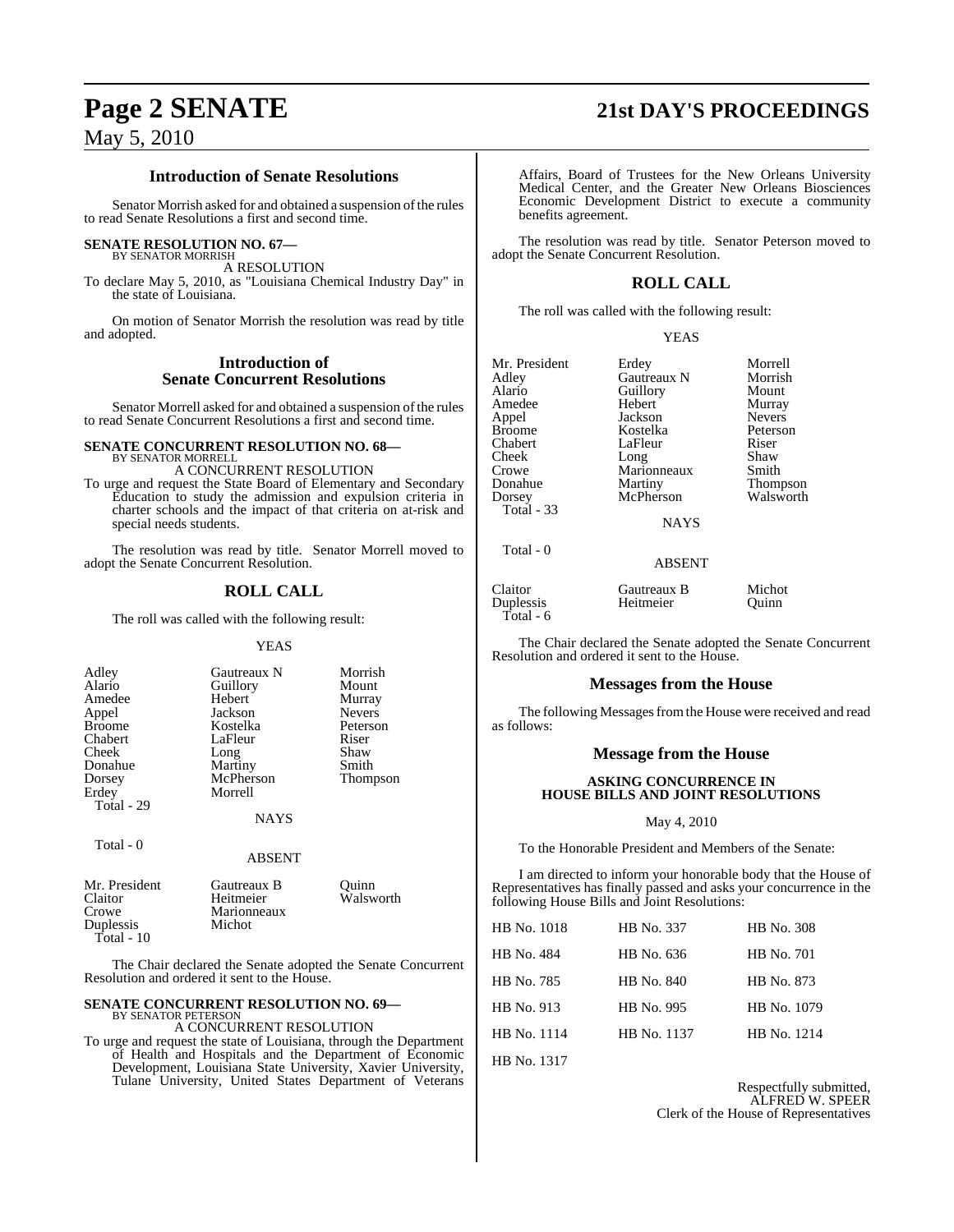# **21st DAY'S PROCEEDINGS Page 3 SENATE**

# May 5, 2010

### **House Bills and Joint Resolutions on First Reading**

**HOUSE BILL NO. 308—** BY REPRESENTATIVE LORUSSO

AN ACT

To amend and reenact R.S.  $33:9091.1$  (D)(1)(c), (d), (e), and (f) and (3) and  $(F)(2)(a)$  and (3) and to repeal R.S. 33:9091.1 (D)(1)(g) and (h), relative to the Lakeview Crime Prevention District; to provide for appointments to the board of commissioners; to provide term limits for board members; to provide filing requirements for board members; to provide for elections relative to the levy and the renewal of a parcel fee in the district; to remove certain restrictions on renewing the fee; to provide a maximum term for renewal of the fee; and to provide for related matters.

The bill was read by title and placed on the Calendar for a second reading.

#### **HOUSE BILL NO. 337—** BY REPRESENTATIVE LEBAS

AN ACT

To enact R.S. 22:1856(F), relative to pharmacy claims; to provide relative to determination of processing fees on such claims; and to provide for related matters.

The bill was read by title and placed on the Calendar for a second reading.

# **HOUSE BILL NO. 484—** BY REPRESENTATIVE EDWARDS

AN ACT

To amend and reenactR.S. 3:3652(9) and (15), 3653, 3656(A)(1) and (D), the heading of Part XIV of Chapter 1 of Code Title XXI of Code Book III of Title 9 of the Louisiana Revised Statutes of 1950 andR.S. 9:4770, R.S. 10:9-102(d), 9-308(b), 9-309(13), 9- 315(a)(introductory paragraph) and (1), 9-322(f)(introductory paragraph) and  $(5)$ , and  $\overline{9}$ -501(a)(introductory paragraph) and (1), to enact R.S. 10:9-322(g) and 9-501(a)(4), and to repeal R.S. 9:4521 and 4524 and R.S. 10:9-322(f)(6) and 9-501(a)(2), relative to security devices; to provide definitions; to provide for agricultural liens; to provide for perfection of liens; to provide for conflicts; to provide for rankings; and to provide for related matters.

The bill was read by title and placed on the Calendar for a second reading.

## **HOUSE BILL NO. 636—**

BY REPRESENTATIVE GISCLAIR AN ACT

To enact R.S. 47:820.5.6, relative to exemptions from tolls on the Tomey J. Doucet Bridge; to provide for the exemptions from tolls for certain vehicles; and to provide for related matters.

The bill was read by title and placed on the Calendar for a second reading.

### **HOUSE BILL NO. 701—**

BY REPRESENTATIVE WOOTON

- AN ACT
- To enact Code of Civil Procedure Article 2542, relative to foreign defamation judgments; to provide the grounds for the recognition of foreign defamation judgments; to provide for jurisdiction; to provide for definitions; and to provide forrelated matters.

The bill was read by title and placed on the Calendar for a second reading.

#### **HOUSE BILL NO. 785—**

BY REPRESENTATIVE WOOTON AN ACT

To enact Chapter 1 of Code Title I of Code Book IV of Title 9 of the Louisiana Revised Statutes of 1950, to be comprised of R.S. 9:6000, relative to the application of foreign laws; to provide for definitions; to provide for legislative findings; to prohibit the enforcement of foreign laws under certain circumstances; to provide for applicability to certain persons; and to provide for related matters.

The bill was read by title and placed on the Calendar for a second reading.

#### **HOUSE BILL NO. 840—**

BY REPRESENTATIVES SIMON, BOBBY BADON, BURFORD, HENRY<br>BURNS, CHANEY, GUINN, HOWARD, LEBAS, LITTLE, PERRY,<br>RITCHIE, ROY, AND THIBAUT AN ACT

To enact Chapter 3-E of Title 3 of the Louisiana Revised Statutes of 1950, to be comprised of R.S. 3:299, and R.S. 36:629(M) and 919.10, relative to the Louisiana Sustainable Local Food Policy Council; to provide for the council membership, duties and responsibilities, vacancies, and compensation; to provide for termination; and to provide for related matters.

The bill was read by title and placed on the Calendar for a second reading.

#### **HOUSE BILL NO. 873—**

BY REPRESENTATIVE PATRICIA SMITH AN ACT

To amend and reenact R.S. 23:1170(A), 1171.1(C)(1), 1172(A), 1172.1(C), and 1172.2(D), relative to workers' compensation coverage; to require an increase in penalties for employers who fail to secure coverage; to provide for all fines collected to be deposited in the Workers' Compensation Administrative Fund; and to provide for related matters.

The bill was read by title and placed on the Calendar for a second reading.

#### **HOUSE BILL NO. 913—**

BY REPRESENTATIVES CHAMPAGNE, BALDONE, BARRAS, BILLIOT,<br>HENRY BURNS, CARMODY, CARTER, CHANDLER, CORTEZ, DOWNS,<br>FANNIN, FOIL, GISCLAIR, GUINN, HARRISON, HAZEL, HOFFMANN,<br>SAM JONES, KATZ, LANDRY, LIGI, MILLS, MONTOUCET, MORR TUCKER, AND WHITE

- AN ACT
- To amend and reenact R.S. 30:2011(A)(3) and (D)(4) and (23), 2074(A)(4), 2397,R.S. 33:4548.13, and R.S. 40:2821(B)(2) and  $2824(B)$ , to enact Chapter 14 of Subtitle II of Title  $30$  of the Louisiana Revised Statutes of 1950, to be comprised of R.S. 30:2301 through 2306, and R.S. 39:1022(C), and to repeal R.S. 30:2078 through 2088, relative to certain loans for water infrastructure from the revolving loan funds; to provide for the Department of Environmental Quality; to provide for the powers and duties of the secretary of the Department of Environmental Quality; to redesignate the Municipal Facilities Revolving Loan Fund as the Clean Water State Revolving Fund; to provide for notices of intention to issue certain bonds; and to provide for related matters.

The bill was read by title and placed on the Calendar for a second reading.

# **HOUSE BILL NO. 995—** BY REPRESENTATIVE HOWARD

- AN ACT
- To enact R.S. 26:598, relative to local option elections in a municipality; to authorize the governing authority of a municipality to hold an election for a proposal to allow a restaurant to sell alcohol; to provide for definitions; to provide for the election; and to provide for related matters.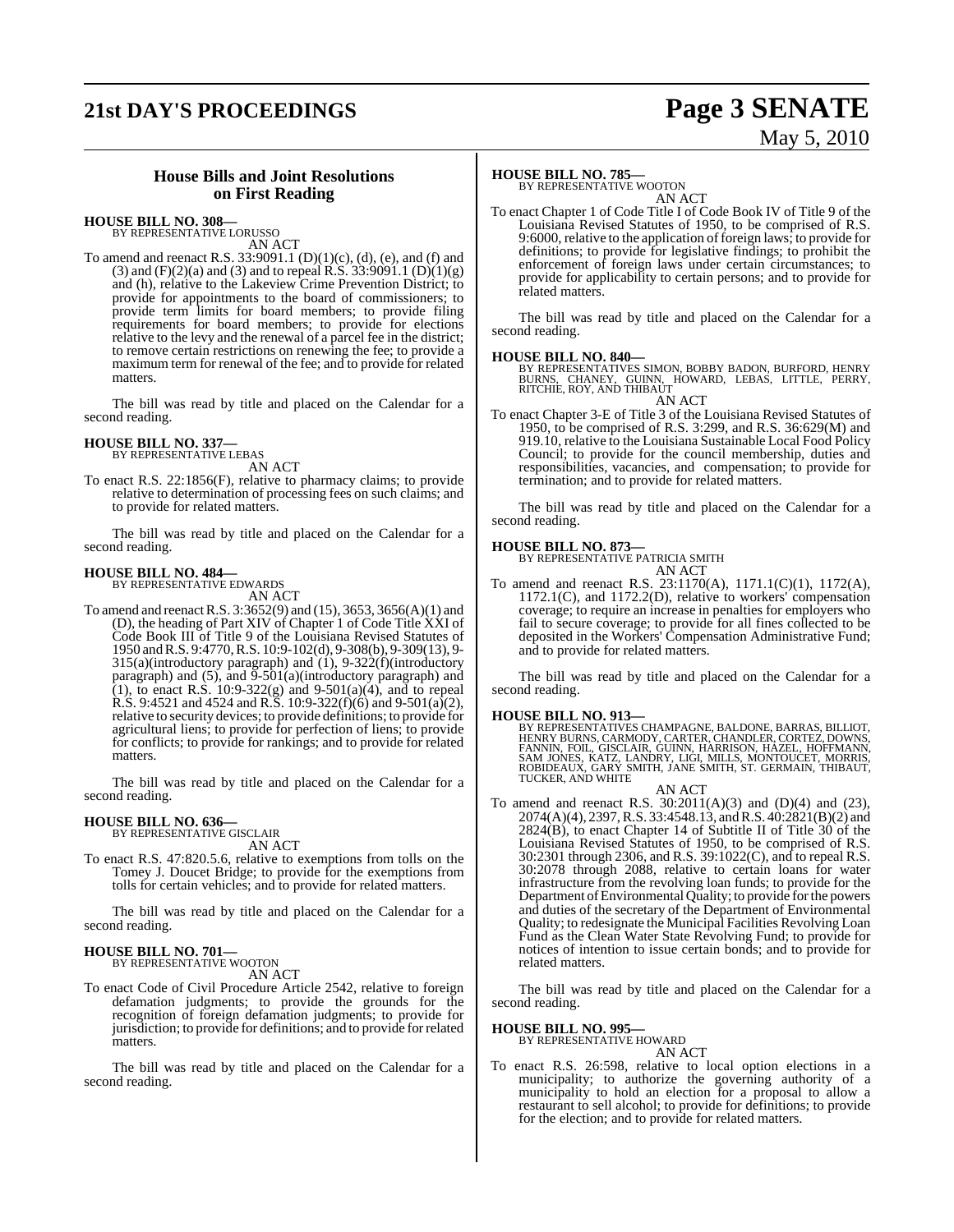# **Page 4 SENATE 21st DAY'S PROCEEDINGS**

## May 5, 2010

The bill was read by title and placed on the Calendar for a second reading.

# **HOUSE BILL NO. 1018—** BY REPRESENTATIVE WHITE

AN ACT

To amend and reenactR.S. 40:1299.39(E)(1) and 1299.39.1(A)(1)(a), relative to the Malpractice Liability for State Services Act (MLSSA); to provide for malpractice claims of prisoners; to provide for services rendered in a correctional facility; to provide for wrongful death and survival claims; and to provide for related matters.

The bill was read by title and placed on the Calendar for a second reading.

# **HOUSE BILL NO. 1079—** BY REPRESENTATIVE PONTI

AN ACT

To enact R.S. 23:631(E), 631.1, and 633(F), relative to the payment of wages; to provide that bonus payments shall not be due unless all conditions pursuant to the employer's policy have been met; to provide for a complaint procedure; to provide for legal recourse; to provide for the definition of bonus; and to provide for related matters.

The bill was read by title and placed on the Calendar for a second reading.

#### **HOUSE BILL NO. 1114—** BY REPRESENTATIVE GREENE

AN ACT

To enact R.S. 13:961.2 and 1411, relative to court reporters; to provide for the preparation of transcripts; to provide for time limitations; and to provide for related matters.

The bill was read by title and placed on the Calendar for a second reading.

**HOUSE BILL NO. 1137—**<br>BY REPRESENTATIVES WILLIAMS, AUSTIN BADON, BARROW,<br>BURRELL, CARMODY, DIXON, GISCLAIR, GUINN, HINES, ROSALIND<br>JONES, LAFONTA, NORTON, RICHMOND, SIMON, ST. GERMAIN,<br>STIAES, AND WADDELL

- AN ACT
- To amend and reenact R.S. 17:270(A), R.S. 32:1(48) and (65), 76.1(B), 106, 197(A), 296(A), and 300.2, and R.S. 48:21(B),  $163.1(A)$ ,  $(B)$ ,  $(D)$ ,  $(E)$ (introductory paragraph),  $(F)$ ,  $(G)$ , and (H), to enact R.S. 32:1(95) through (100), 197(D) and (E), 202, and 300.8, and R.S. 48:1 (24), and to repeal R.S. 32:197(C) and 283 and R.S. 48:163.1(C), relative to bicycles; to revise provisions relative to bicyclists and traffic; to provide for definitions; to provide for construction of bicycle facilities; and to provide for related matters.

The bill was read by title and placed on the Calendar for a second reading.

#### **HOUSE BILL NO. 1214—** BY REPRESENTATIVE WHITE

AN ACT

To enact R.S. 29:739, relative to intrastate mutual aid; to provide for the creation and implementation of an Intrastate Mutual Aid Compact; to provide for an Intrastate Mutual Aid Subcommittee; to provide for guidelines and procedures; to define certain terms; to provide for responsibilities of parishes; to provide for license, certificate, and permit portability; to provide for parish reimbursement; to provide relative to workers' compensation; and to provide for related matters.

The bill was read by title and placed on the Calendar for a second reading.

#### **HOUSE BILL NO. 1317—**

BY REPRESENTATIVE BILLIOT AN ACT

To enact R.S. 48:21(C), relative to functions of the Department of Transportation and Development; to authorize the Department of Transportation and Development to allow state agencies the option to utilize the department to construct, maintain, improve, and repair roads surrounding state offices and other facilities when the agency provides monies for such work to be performed; to provide for certain conditions; and to provide for related matters.

The bill was read by title and placed on the Calendar for a second reading.

#### **House Bills and Joint Resolutions on Second Reading**

**HOUSE BILL NO. 70—** BY REPRESENTATIVE GEYMANN AN ACT

To enact Subpart B-4-A of Part IV of Chapter 1 of Title 33 of the Louisiana Revised Statutes of 1950, to be comprised of R.S. 33:130.81 through 130.83, relative to the Wards 4 and 6 Economic Development Board in Beauregard Parish; to establish the board; to provide for appointment of members to the board; to provide the powers and duties of the board; and to provide for related matters.

The bill was read by title and referred by the President to the Committee on Local and Municipal Affairs.

# **HOUSE BILL NO. 206—** BY REPRESENTATIVE FANNIN

AN ACT To enact R.S. 40:1730.28(A)(3)(f), relative to building codes; to prohibit the adoption of a code orregulation requiring sprinklers in one- and two-family dwellings; to prohibit the adoption of an ordinance requiring sprinklers in one- and two-family dwellings; and to provide for related matters.

The bill was read by title and referred by the President to the Committee on Commerce, Consumer Protection, and International Affairs.

# **HOUSE BILL NO. 264—** BY REPRESENTATIVE WILLMOTT

AN ACT

To amend and reenact R.S. 40:1299.39(A)(1)(a)(ii)(introductory paragraph) and  $1299.41(A)(10)$ , relative to medical malpractice; to provide for certain persons to be included in the definition of health care provider under the private and state medical malpractice acts; and to provide for related matters.

The bill was read by title and referred by the President to the Committee on Judiciary A.

#### **HOUSE BILL NO. 327—**

BY REPRESENTATIVE GREENE

AN ACT

To amend and reenact Code of Civil Procedure Article 1293(A), relative to service of process; to provide for the appointment of a private process server under certain circumstances; and to provide for related matters.

The bill was read by title and referred by the President to the Committee on Judiciary A.

#### **HOUSE BILL NO. 394—**

BY REPRESENTATIVE MILLS AN ACT

To amend and reenact R.S. 40:1299.44(A)(2), (5), and (6) and  $(D)(1)(c)$  and  $(2)(b)(iii)$ , relative to the Patient's Compensation Fund and the Patient's Compensation Fund Oversight Board; to provide with respect to exemption of the board and fund from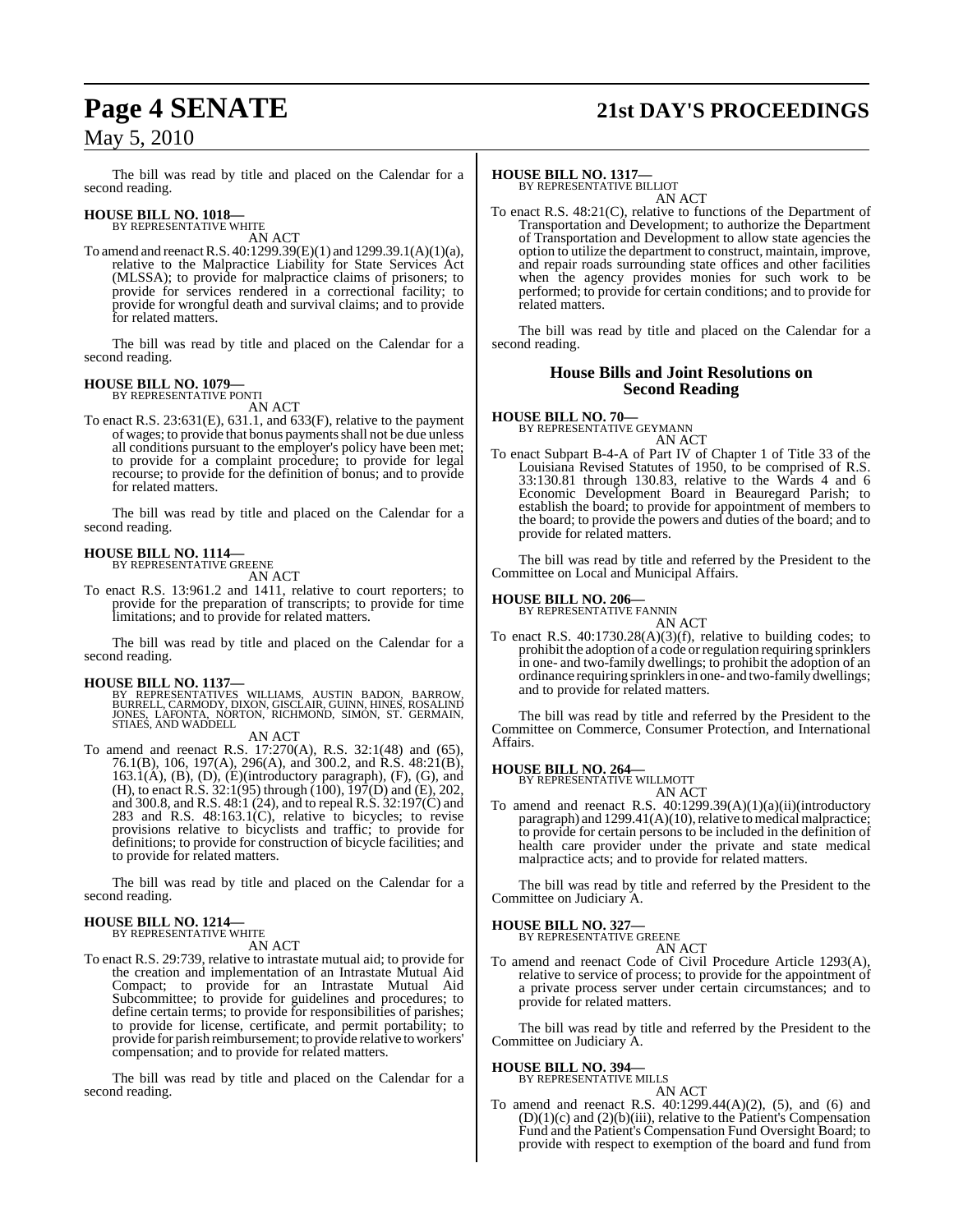# **21st DAY'S PROCEEDINGS Page 5 SENATE**

# May 5, 2010

rate regulation by the commissioner of insurance; to provide relative to the annual surcharge, including the manner of its determination; to provide relative to retention of monies in the fund; to provide with respect to composition of the board and to otherwise provide with respect to its authority; and to provide for related matters.

The bill was read by title and referred by the President to the Committee on Insurance.

#### **HOUSE BILL NO. 429—**

BY REPRESENTATIVE CHANDLER AND SENATOR GUILLORY AN ACT

To amend and reenact R.S. 37:2554(B) and (D), 2555(B), and 2556(A), relative to court reporters; to provide for qualifications; to provide for definitions; to provide for the appointment of court reporters; and to provide for related matters.

The bill was read by title and referred by the President to the Committee on Judiciary A.

#### **HOUSE BILL NO. 435—** BY REPRESENTATIVE PUGH

AN ACT

To enact R.S. 37:1464(C)(4), relative to the Real Estate Research and Education Fund; to authorize additional use of monies in the Real Estate Research and Education Fund; and to provide for related matters.

The bill was read by title and referred by the President to the Committee on Commerce, Consumer Protection, and International Affairs.

#### **HOUSE BILL NO. 527—**

BY REPRESENTATIVES SAM JONES, ARMES, ARNOLD, BALDONE,<br>BARROW, BILLIOT, TIM BURNS, BURRELL, CARMODY, CARTER,<br>DIXON,DOERGE, EDWARDS, GISCLAIR, GUILLORY, GUINN, HARDY,<br>HILL, MICHAEL JACKSON, LABRUZZO, LAFONTA, MCVEA, MILLS,<br>M GERMAIN, THIERRY, AND WOOTON AN ACT

To enact Chapter 21-B of Title 25 of the Louisiana Revised Statutes of 1950, to be comprised of R.S. 25:931 through 943, and R.S. 36:209(Q), relative to cemeteries in the state of Louisiana; to establish the Louisiana Historic Cemetery Preservation Program within the Department of Culture, Recreation and Tourism, office of cultural development, division of archaeology; to provide for program requirements and exemptions; to provide for unlawful acts and penalties for violations; to authorize the department to institute civil proceedings for violations of program requirements; to create the Louisiana Historic Cemetery Trust Fund in the state treasury and to provide for the use of the proceeds thereof; to create an advisory board to oversee the fund; and to provide for related matters.

The bill was read by title and referred by the President to the Committee on Education.

#### **HOUSE BILL NO. 601—**

BY REPRESENTATIVE LEGER A JOINT RESOLUTION

Proposing to amend Article X, Sections 1(B), 4(A) and (C), 6(B), 14(A), and 15 of the Constitution of Louisiana, to provide relative to city civil service; to provide relative to a city civil service system, a city civil service commission, and a city civil service department in the city of New Orleans; to remove provision for a civil service system, commission, and department in municipalities of a certain size; to provide for the creation of a civil service system, commission, and department in any other city or parish which elects to be governed by the city civil service provisions of the Constitution of Louisiana; to provide for nomination and appointment to such city civil service commissions; to provide for submission of the proposed amendment to the electors; and to provide for related matters.

The bill was read by title and referred by the President to the Committee on Local and Municipal Affairs.

**HOUSE BILL NO. 699—** BY REPRESENTATIVES GEYMANN, ARMES, LEGER, LIGI, MCVEA, MORRIS, AND SMILEY AN ACT

To amend and reenact R.S.  $39:1496.1(E)(1)(c)$  and (2) and to enact R.S. 39:1496.1(F), relative to performance-based energy efficiency contracts; to provide for the approval process of such contracts; to provide for the audit and review process of such contracts; to provide for appropriation of such contracts; to provide for an effective date; and to provide for related matters.

The bill was read by title and referred by the President to the Committee on Finance.

#### **HOUSE BILL NO. 714—**

BY REPRESENTATIVE RICHMOND

AN ACT To amend and reenact R.S. 33:9073, relative to Orleans Parish, to provide relative to the Lake Willow Subdivision Improvement District; to provide relative to the governing board of the district; to provide for terms of board members; to provide relative to the powers and duties of the district; to provide relative to the imposition of taxes and fees within the district; to remove provisions authorizing the imposition of taxes within the district; to authorize the imposition of a parcel fee within the district; to provide for the use of such fee; and to provide for related matters.

The bill was read by title and referred by the President to the Committee on Local and Municipal Affairs.

# **HOUSE BILL NO. 773—** BY REPRESENTATIVE ROY

AN ACT

To amend and reenact R.S.  $3:17(E)$ , relative to limitations of liability; to provide a rebuttable presumption of nonnegligence for prescribed burnings; and to provide for related matters.

The bill was read by title and referred by the President to the Committee on Judiciary A.

**HOUSE BILL NO. 1090—** BY REPRESENTATIVE DOVE AND SENATOR CHABERT AN ACT

To amend and reenact R.S. 36:351(B), R.S. 38:111, 112, 213, 221, and 226, R.S. 39:366.3(1), 1482(A)(1)(a), R.S. 41:1701.1(D) and 1702(D)(1), and R.S. 49:214.61(A) and to enact R.S. 39:14(7) and R.S. 49:214.5.2(F) and 214.6.10(C), relative to the Office ofCoastal Protection and Restoration; to provide relative to responsibilities of the office with coastal levees; to provide relative to immunity for cooperating landowners; to provide for the responsibilities of the office in reclamation of land; and to provide for related matters.

The bill was read by title and referred by the President to the Committee on Natural Resources.

# **HOUSE BILL NO. 1126—** BY REPRESENTATIVE POPE

- AN ACT
- To amend and reenact R.S.  $11:1521(A)$  and  $(C)$  and  $1530(K)(2)(a)$ , relative to the Clerks' of Court Retirement and Relief Fund; to provide for retirement eligibility and calculation of retirement benefits for persons whose system membership begins on or after January 1, 2011; to provide for calculation of benefits for post-Deferred Retirement Option Plan participation; to provide an effective date; and to provide for related matters.

The bill was read by title and referred by the President to the Committee on Retirement.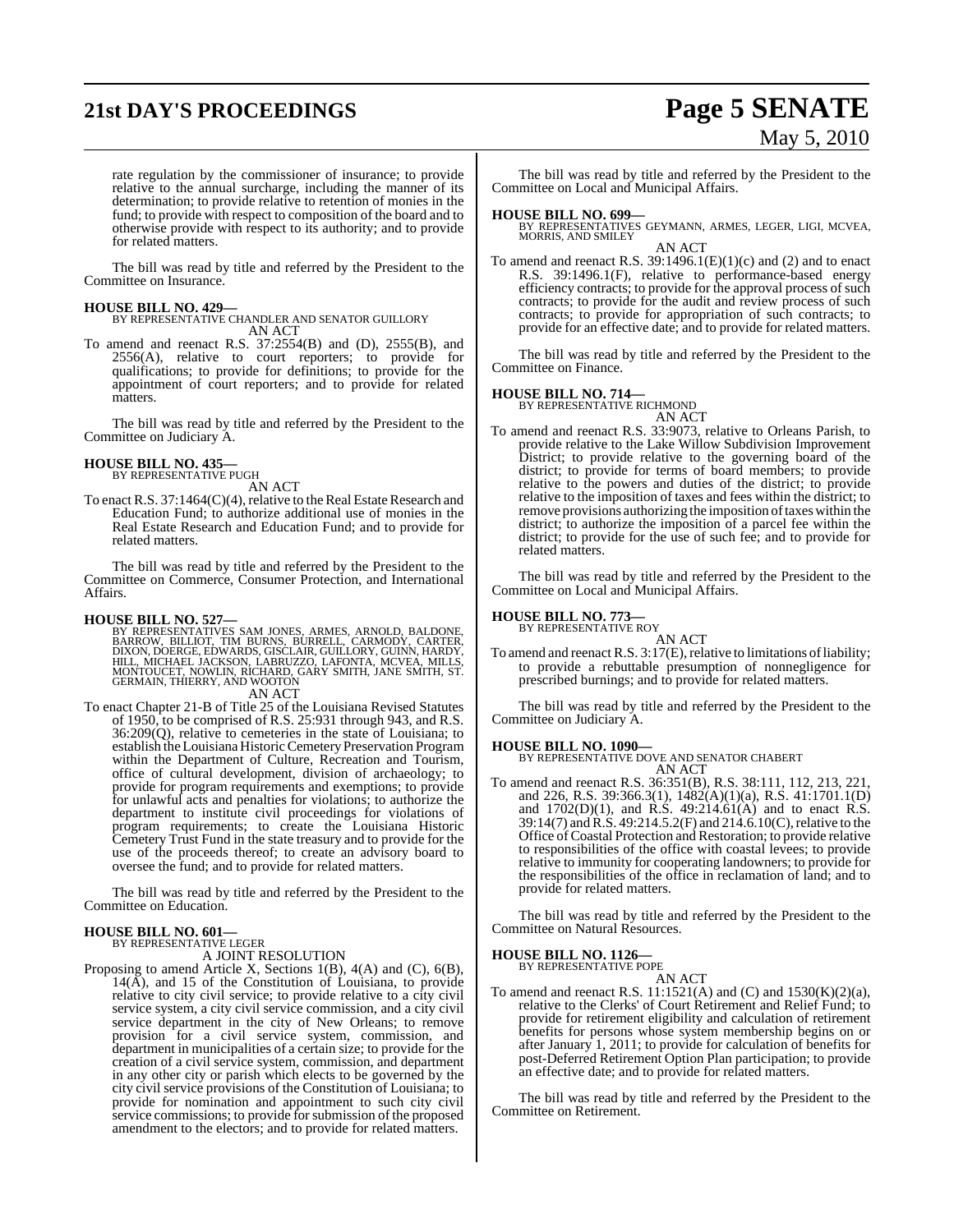## **Reports of Committees**

The following reports of committees were received and read:

#### **REPORT OF COMMITTEE ON**

#### **SENATE AND GOVERNMENTAL AFFAIRS**

Senator Robert W. Kostelka

Chairman on behalf of the Committee on

#### SENATE AND GOVERNMENTAL AFFAIRS

submitted the following report:

Senate Chamber

#### State Capitol

#### State of Louisiana

May 5, 2010

To the President and Members of the Senate:

Gentlemen and Ladies:

I am directed by your Committee on SENATE AND GOVERNMENTAL AFFAIRS to submit the following report regarding the nomination of

Scott A. Angelle

for Lieutenant Governor

The committee recommends that the nominee be confirmed.

Respectfully submitted, ROBERT W. KOSTELKA Chairman

### **Motion to Confirm**

Senator Kostelka moved to confirm Scott A. Angelle who was reported by the Committee on Senate and Governmental Affairs and recommended for confirmation.

### **ROLL CALL**

The roll was called with the following result:

#### YEAS

| Mr. President | Erdey       | Morrish         |
|---------------|-------------|-----------------|
| Adley         | Gautreaux N | Mount           |
| Alario        | Guillory    | Murray          |
| Amedee        | Hebert      | <b>Nevers</b>   |
| Appel         | Jackson     | Peterson        |
| Broome        | Kostelka    | Riser           |
| Chabert       | LaFleur     | Shaw            |
| Cheek         | Long        | Smith           |
| Claitor       | Marionneaux | <b>Thompson</b> |
| Crowe         | Martiny     | Walsworth       |
| Donahue       | McPherson   |                 |
| Dorsey        | Morrell     |                 |
| Total - 34    |             |                 |

**NAYS** 

Total - 0

# **Page 6 SENATE 21st DAY'S PROCEEDINGS**

ABSENT

Duplessis Heitmeier Quinn Gautreaux B Total - 5

The Chair declared Scott A. Angelle was confirmed.

### **SUPPLEMENTAL REPORT OF COMMITTEE ON**

#### **JUDICIARY B**

Senator Daniel R. Martiny, Chairman on behalf of the Committee on Judiciary B, submitted the following report:

May 5, 2010

To the President and Members of the Senate:

I am directed by your Committee on Judiciary B to submit the following report:

**SENATE BILL NO. 136—** BY SENATOR MORRISH

AN ACT

To amend and reenact R.S. 40:1429, relative to the insurance fraud investigation unit within the Department of Public Safety and Corrections, public safety services, office of state police; to extend the termination date of the unit; and to provide for related matters.

Reported by substitute.

Respectfully submitted, DANIEL R. MARTINY Chairman

#### **Senate Bills and Joint Resolutions on Second Reading Reported by Committees**

**SENATE BILL NO. 42—** BY SENATOR MURRAY

A JOINT RESOLUTION

Proposing to amend Article V, Section 8(B) of the Constitution of Louisiana, relative to the judicial branch; to provide relative to courts of appeal; to require reargument before a five-judge panel when an appellate judge dissents from a majority decision to modify or reverse a judgment rendered by the office of workers' compensation; and to specify an election for submission of the proposition to electors and provide a ballot proposition.

Reported favorably by the Committee on Judiciary A. The bill was read by title, ordered engrossed and passed to a third reading.

# **SENATE BILL NO. 166—** BY SENATOR WALSWORTH

AN ACT To repeal Chapter 8 of Title 29 of the Louisiana Revised Statues of 1950, comprised of R.S. 29:751, relative to homeland security and emergency preparedness; to repeal the Southern Regional Homeland Security and Emergency Preparedness Management Assistance Compact; and to provide for related matters.

Reported favorably by the Committee on Judiciary B. The bill was read by title, ordered engrossed and passed to a third reading.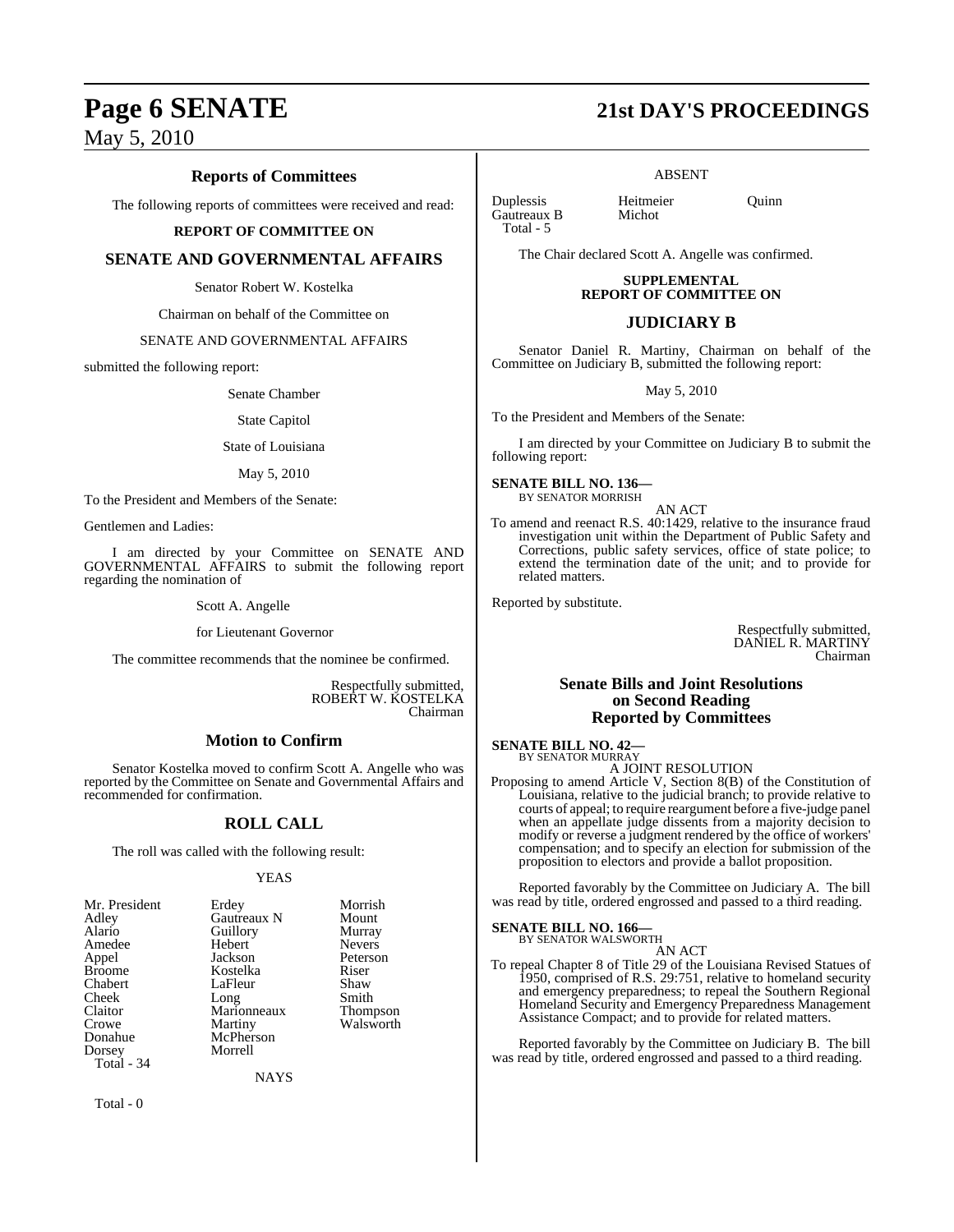# **21st DAY'S PROCEEDINGS Page 7 SENATE**

#### **SENATE BILL NO. 278—** BY SENATOR ERDEY

AN ACT

To amend and reenact R.S. 33:4766(E)(1), relative to liens and privileges on immovable property; to provide relative to the procedure for the enforcement of certain liens and privileges by local government; and to provide for related matters.

Reported with amendments by the Committee on Judiciary A.

#### **SENATE COMMITTEE AMENDMENTS**

Amendments proposed by Senate Committee on Judiciary A to Original Senate Bill No. 278 by Senator Erdey

#### AMENDMENT NO. 1

On page 1, line 17, delete "as **which**" and insert "as"

#### AMENDMENT NO. 2

On page 2, line 4, delete "director of administration **parish assessor**" and insert "director of administration **or tax assessor of the parish in which the property is located**"

On motion of Senator Donahue, the committee amendment was adopted. The amended bill was read by title, ordered engrossed and passed to a third reading.

#### **SENATE BILL NO. 281—** BY SENATOR BROOME

AN ACT

To amend and reenact R.S. 9:951(A), 952(B)(1) and (3) and 954, relative to provisional custody by mandate; to extend to grandparents with custody the right to confer the power of provisional custody by mandate for the care, custody, and control of a minor child; and to provide for related matters.

Reported with amendments by the Committee on Judiciary A.

#### **SENATE COMMITTEE AMENDMENTS**

Amendments proposed by Senate Committee on Judiciary A to Original Senate Bill No. 281 by Senator Broome

#### AMENDMENT NO. 1

On page 1, line 2, after "and 954," insert "and to enact R.S.  $9:951(\bar{C})$ ,"

AMENDMENT NO. 2 On page 1, line 5, after "child;" insert "to provide for exceptions;"

AMENDMENT NO. 3

On page 1, line 8, after "reenacted" insert "and R.S. 9:951(C) is hereby enacted"

#### AMENDMENT NO. 4

On page 1, between lines 14 and 15 insert the following:

"**C. Provisional custody by mandate may not be conferred upon a parent or other person previously denied custody by court** order.

On motion of Senator Donahue, the committee amendment was adopted. The amended bill was read by title, ordered engrossed and passed to a third reading.

#### **SENATE BILL NO. 284** BY SENATOR MARTINY

AN ACT

To enact R.S. 13:4249, relative to foreign defamation judgments; to provide the grounds for the recognition of foreign defamation judgments; to provide for jurisdiction; to provide definitions; and to provide for related matters.

Reported with amendments by the Committee on Judiciary A.

May 5, 2010

#### **SENATE COMMITTEE AMENDMENTS**

Amendments proposed by Senate Committee on Judiciary A to Original Senate Bill No. 284 by Senator Martiny

AMENDMENT NO. 1

On page 1, line 2, delete "R.S. 13:4249" and insert "Code of Civil Procedure Article 2542"

#### AMENDMENT NO. 2

On page 1, line 6, delete "R.S. 13:4249" and insert "Code of Civil Procedure Article 2542"

AMENDMENT NO. 3

On page 1, line 7, delete "**§4249.**" and insert "**Art. 2542**"

#### AMENDMENT NO. 4

On page 1, line 11, after "**defamation**" insert "**, libel, or slander**"

On motion of Senator Donahue, the committee amendment was adopted. The amended bill was read by title, ordered engrossed and passed to a third reading.

#### **SENATE BILL NO. 364—** BY SENATOR MICHOT

AN ACT To amend and reenact R.S.  $27:306(C)(2)$  and  $(C)(5)(a)(i)$ , relative to Video Draw Poker Devices Control Law; to provide for licensing requirements for truck stop facilities; to provide for an effective date; and to provide for related matters.

Reported favorably by the Committee on Judiciary B. The bill was read by title, ordered engrossed and passed to a third reading.

#### **SENATE BILL NO. 460—**

BY SENATOR MARTINY AN ACT

To enact R.S. 13:4249, relative to the application of foreign laws; to provide for definitions; to provide for legislative findings; to prohibit the enforcement of foreign laws under certain circumstances; to provide for applicability to certain persons; and to provide for related matters.

Reported with amendments by the Committee on Judiciary A.

#### **SENATE COMMITTEE AMENDMENTS**

Amendments proposed by Senate Committee on Judiciary A to Original Senate Bill No. 460 by Senator Martiny

#### AMENDMENT NO. 1

On page 1, line 2, delete "R.S. 13:4249" and insert "Chapter 1 of Code Title I of Code Book IV of Title 9 of the Louisiana Revised Statutes of 1950, to be comprised of R.S. 9:6000"

#### AMENDMENT NO. 2

On page 1, line 7, delete "R.S. 13:4249" and insert "Chapter 1 of Code Title I of Code Book IV of Title 9 of the Louisiana Revised Statutes of 1950, comprised of R.S. 9:6000,"

#### AMENDMENT NO. 3

On page 1, between lines 7 and 8, insert the following: "**CODE BOOK IV - CONFLICT OF LAWS CODE TITLE I - OF FOREIGN LAW CHAPTER 1. APPLICATION OF FOREIGN LAW**"

#### AMENDMENT NO. 4

On page 1, line 8, delete "**§4249**" and insert "**§6000**"

#### AMENDMENT NO. 5

On page 3, delete lines 4 and 5 and insert "**Section shall not apply when a juridical person as defined by Civil Code Article 24 is a party to the contract or agreement.**"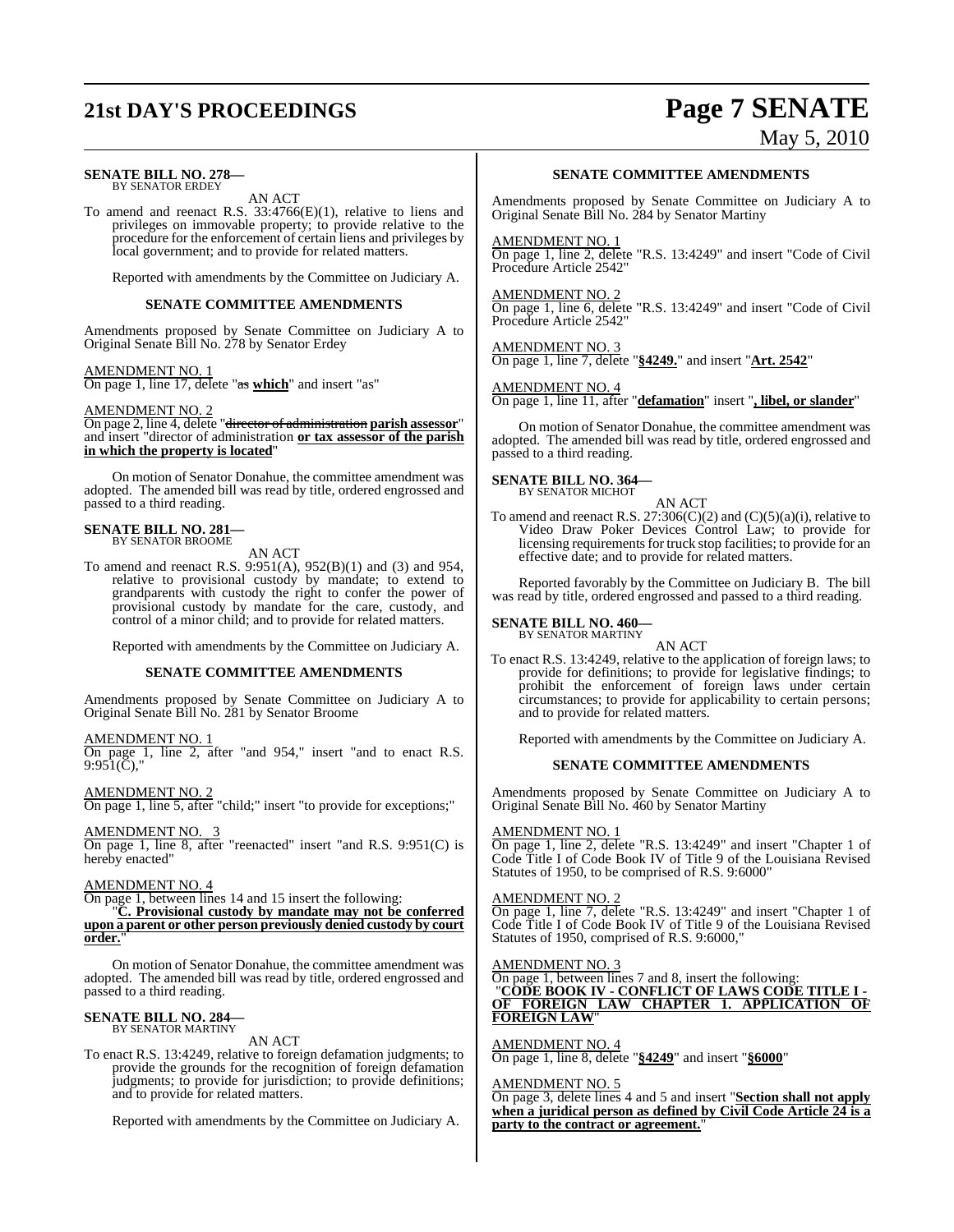On motion of Senator Donahue, the committee amendment was adopted. The amended bill was read by title, ordered engrossed and passed to a third reading.

# **SENATE BILL NO. 574—** BY SENATOR CLAITOR

AN ACT

To amend and reenact the introductory paragraph of R.S. 44:9(A)(1), relative to records of violations of traffic ordinances; to provide for expungement of the traffic records; to provide for certain circumstances; and to provide for related matters.

Reported with amendments by the Committee on Judiciary B.

#### **SENATE COMMITTEE AMENDMENTS**

Amendments proposed by Senate Committee on Judiciary B to Original Senate Bill No. 574 by Senator Claitor

#### AMENDMENT NO. 1

On page 1, line 2, after "44:9(A)(1)" and before the comma "," insert "and  $9(A)(2)$ "

#### AMENDMENT NO. 2

On page 1,delete line 6, and insert:

"Section 1. The introductory paragraph of R.S. 44:9(A)(1) and  $9(A)(2)$  are hereby amended and reenacted to read as follows:

#### AMENDMENT NO. 3

On page 1, after line 16, insert the following:

"(2) If the court finds that the mover is entitled to the relief sought as authorized by this Subsection, it shall order all agencies and law enforcement offices having any record of the arrest, whether on microfilm, computer card or tape, or on any other photographic, electronic, or mechanical method of storing data, to destroy any record of arrest, photograph, fingerprint, or any other information of any and all kinds or descriptions. The court shall order such custodians of records to file a sworn affidavit to the effect that the records have been destroyed and that no notations or references have been retained in the agency's central repository which will or might lead to the inference that any record ever was on file with any agency or law enforcement office. The original of this affidavit shall be kept by the court so ordering same and a copy shall be retained by the affiant agency which said copy shall not be a public record and shall not be open for public inspection but rather shall be kept under lock and key and maintained only for internal record keeping purposes to preserve the integrity of said agency's files and shall not be used for any investigative purpose. This Subsection does not apply to arrests for a first or second violation of any ordinance or statute making criminal the driving of a motor vehicle while under the influence of alcoholic beverages or narcotic drugs, as denounced byR.S. 14:98 or 98.1. **Notwithstanding any law relating to set aside the conviction and dismissal of the prosecution either under Article 892.1 or Article 894 of the Louisiana Code of Criminal Procedure or any other law to the contrary, an expungement shall occur only once with respect to any person during a five year period. Notwithstanding any provision of law to the contrary, an expungement for the misdemeanor offense of operating a vehicle while intoxicated may occur only once with respect to any person during a ten year period.** \* \* \*"

On motion of Senator Martiny, the committee amendment was adopted. The amended bill was read by title, ordered engrossed and passed to a third reading.

#### **SENATE BILL NO. 587—** BY SENATOR LAFLEUR

AN ACT

To enact R.S. 13:10.5, relative to official court reporters; to provide for the appointment of official court reporters; to provide for education requirements; to provide for restrictions; to provide for certification of transcripts; and to provide for related matters.

Reported with amendments by the Committee on Judiciary A.

# **Page 8 SENATE 21st DAY'S PROCEEDINGS**

#### **SENATE COMMITTEE AMENDMENTS**

Amendments proposed by Senate Committee on Judiciary A to Original Senate Bill No. 587 by Senator LaFleur

#### AMENDMENT NO. 1

On page1 delete lines 2 through 5 and insert the following:

"To amend and reenact R.S.  $37:2554(D)$  and  $(F)$  and  $2555(A)$  and  $(B)$ and to enact R.S. 13:10.5, relative to official court reporters; to provide relative to digital recording by official court reporters; to provide procedures, terms, and conditions, and requirements; to provide relative to certification; and to provide for related matters.

#### AMENDMENT NO. 2

On page 1, at the end of line 11, delete "**court**" and delete lines 12 through 17, and insert the following: "**or deputy official court reporter for the purposes of this Section.**

**B. The court reporter shall make a verbatim record of oral court proceedings through the use of written symbols or abbreviations in shorthand or machine writing, stenomask voice recording, computer assisted technology, electronic audio recording, or any other generally recognized manner of court reporting that is acceptable and approved by the judge, using equipment generally accepted in the field of court reporting and approved by the judge.**

**C. A court reporter engaged in electronic reporting shall be proficient and knowledgeable in the operation of any and all electronic equipment chosen by the judge for the purpose of recordation of testimony in the courtroom.**

**D. As used in this Section:**

**(1) "Official court reporter" is a salaried permanent or temporary employee on the payroll of a court of record or parish government who is certified to perform and actually performing the duties of a court reporter.**

**(2) "Deputy official court reporter" is a salaried permanent or temporary employee on the payroll of a court of record or parish government who is certified to perform and actually performing the duties of an interim court reporter during the absence or incapacity of the official court reporter.**

**E. A court reporter appointed under this Section shall be certified in the following manner:**

**(1) If not engaged in electronic reporting, by the Louisiana Board of Examiners of Certified Shorthand Reporters as provided by law.**

**(2)(a) If engaged in electronic reporting, by the American Association of Electronic Reporters and Transcribers.**

**(b) The board shall issue a certificate to a court reporter appointed under this Section upon proof of passage of the American Association of Electronic Reporters and Transcribers examination.**

**(c) However, a court reporter certified by the Louisiana Board of Examiners of Certified Shorthand Reporters may engage in electronic reporting if, within a two year period commencing on August 15, 2010, or the date of appointment, whichever is later, such court reporter obtains certification from the American Association of Electronic Reporters and Transcribers. Additionally, a court reporter who has been certified by the Louisiana Board of Examiners of Certified Shorthand Reporters in any method of reporting, whether shorthand, machine writing, stenomask voice recording, computer assisted technology, or other means, or who have received limited certification granted pursuant to any intergovernmental agreement between a court and the board, and who is performing duties for a court of record using electronic reporting as a means of making the verbatim record of court proceedings as of August 15, 2010,shall be deemed certified in electronic reporting and transcribing, and shall not be required to obtain further certification as an electronic reporter and transcriber as long as they remain employed by the same court of record and are using generally acceptable electronic equipment recognized in the field of court reporting and approved by the judge of the court of record.**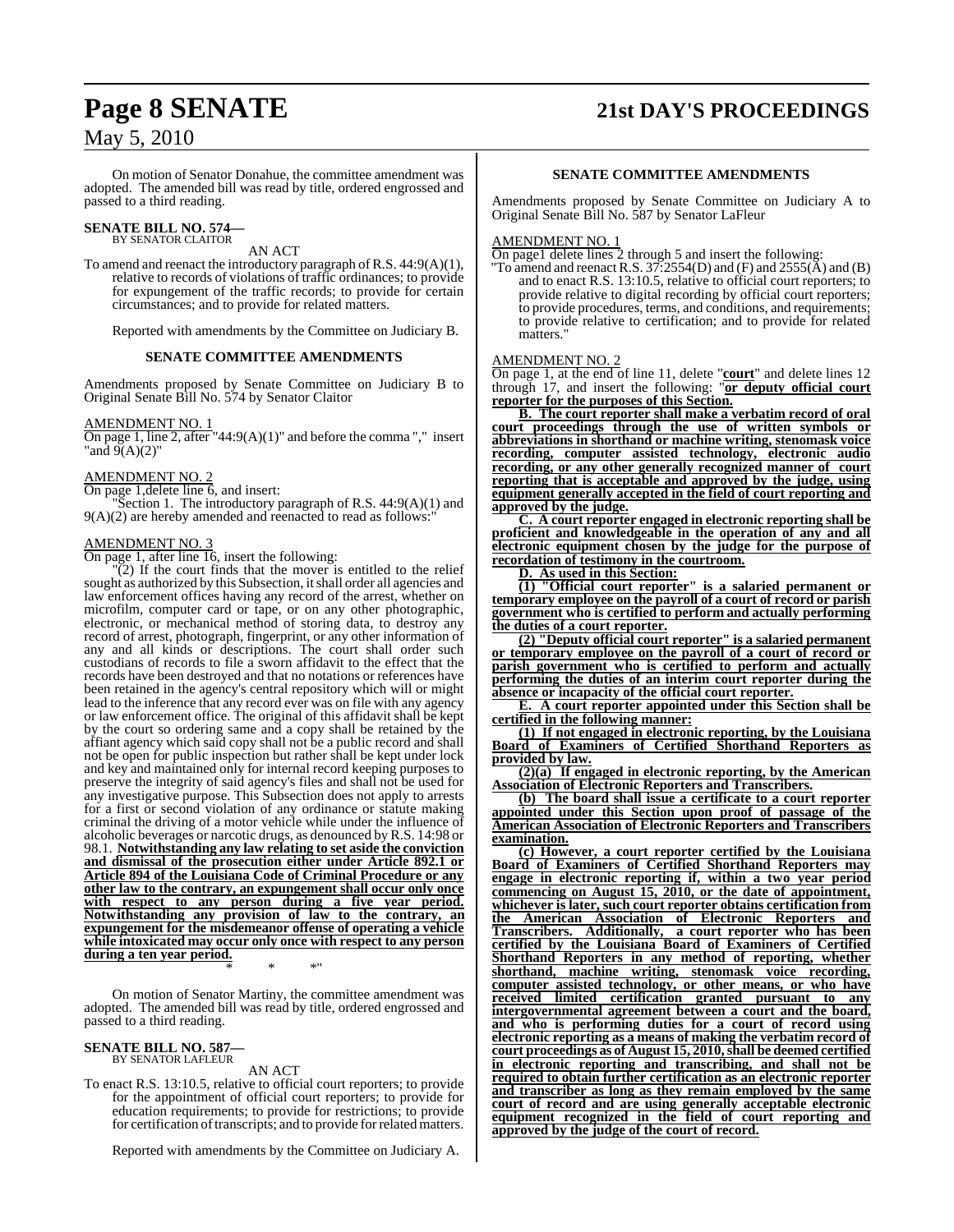# **21st DAY'S PROCEEDINGS Page 9 SENATE**

# May 5, 2010

**F. In order to maintain licensure, a court reporter appointed under this Section shall be required to obtain at least twelve continuing education credits during a period of two consecutive calendar years in courses approved by the board.**

**G. A court reporter appointed under this Section shall be limited to providing transcripts of court proceedings at the direction of the presiding judge or by local court rule and shall be prohibited from serving as a general or freelance reporter, except as provided by law. Such court reporter shall have authority to certify and confirm the integrity of any and all transcripts of proceedings from the court for which they are appointed. The presiding judge shall oversee and supervise such court reporter to insure the proper recordation of testimony and transcription of any testimony taken during a court proceeding.**"

AMENDMENT NO. 3

On page 2, delete lines 1through 11

AMENDMENT NO. 4 On page 2, line 12, change "**D.**" to "**H.**"

AMENDMENT NO. 5 On page 2, after line 16, insert the following:

"**I. The provisions of this Section shall not be applicable to the Nineteenth Judicial District Court, the Orleans Parish Civil District Court, the Orleans Parish Criminal District Court, the New Orleans First and Second City Courts, the New Orleans Municipal and Traffic Courts, and on and after the effective date of its creation, the Forty-First Judicial District Court.**

Section 2. R.S. 37:2554(D) and (F) and 2555(A) and (B) are hereby amended and reenacted to read as follows: §2554. Qualifications; examinations; certificates

\* \* \*

D. The board shall in no way restrict the use of electronic equipment to certificate holders hereunder in the performance of their duties, but shall exclude the use of all electronic recording equipment, except stenomask **and digital recording equipment**, to all applicants at the time and place of examination.

\* \* \* F. The board shall promulgate by rule a procedure to convert to the certified court reporter, or C.C.R., certificate, all certificates previously issued by the board, including the certified shorthand reporter, or C.S.R., and the certified general reporter, or C.G.R., certificates, which remain in effect subject to the regulatory authority of the board pending conversion. The board may also establish by rule appropriate designations by which the various capabilities of certified court reporters may be identified, including the system of shorthand reporting under which a certificate holder is certified, the means by which a certificate was obtained, and other criteria by which the public may be better informed in contracting for shorthand reporting services. **The board shall further promulgate by rule procedures for issuing a certificate to a court reporter appointed pursuant to R.S. 13:10.5 upon proof of passage of the American Association of Electronic Reporters and Transcribers examination.**

§2555. Definitions

A. The "practice of shorthand reporting" is defined as the making, by written symbols or abbreviationsin shorthand or machine writing, or stenomask voice recording **or digital recording**, of a verbatim record of any oral court proceeding, sworn statement, public hearing, deposition, or proceeding.

\* \* \*

B. The "practice of court reporting" is defined as the making of a verbatim record of any oral court proceeding, sworn statement, public hearing, deposition, or related proceeding by the use of written symbols or abbreviations in shorthand or machine writing, stenomask voice recording **or digital recording**, computer assisted technology, or other means. A "certified court reporter" is a person certified to engage in the practice of court reporting as provided for in R.S. 37:2554, including the practice of shorthand reporting. **\* \* \***"

On motion of Senator Donahue, the committee amendment was adopted. The amended bill was read by title, ordered engrossed and passed to a third reading.

# **SENATE BILL NO. 733—** BY SENATOR AMEDEE

AN ACT

To amend and reenact R.S. 33:2561(E), relative to appeals by employees in the classified service; to provide for the jurisdiction of appeals; and to provide for related matters.

Reported favorably by the Committee on Judiciary A. The bill was read by title, ordered engrossed and passed to a third reading.

#### **SENATE BILL NO. 781—**

BY SENATOR N. GAUTREAUX AN ACT

To enact R.S. 4:145.2, relative to Louisiana State Racing Commission; to provide for judicial review of adjudication; to provide for venue; and to provide for related matters.

Reported with amendments by the Committee on Judiciary A.

#### **SENATE COMMITTEE AMENDMENTS**

Amendments proposed by Senate Committee on Judiciary A to Original Senate Bill No. 781 by Senator N. Gautreaux

#### AMENDMENT NO. 1

On page 1, line 3, after "review of" insert "a final decision or order of"

#### AMENDMENT NO. 2

On page 1, line 9, after "**order**" insert "**in an adjudication proceeding**"

#### AMENDMENT NO. 3

On page 1, line 11, after "**St. Landry**" insert "**, depending upon where the matter arose that was the subject of the final decision or order,**"

On motion of Senator Donahue, the committee amendment was adopted. The amended bill was read by title, ordered engrossed and passed to a third reading.

#### **Reconsideration**

The vote by which Senate Bill No. 622 failed to pass on Tuesday, May 4, 2010, was reconsidered.

# **SENATE BILL NO. 622—** BY SENATOR WALSWORTH

AN ACT

To amend and reenact R.S. 42:1123(32), relative to the Code of Governmental Ethics; to provide that any person who has a contract for advertising services with an agency is allowed to enter into contracts with any other person who engages in a transaction with that agency; and to provide for related matters.

On motion of Senator Walsworth, the bill was read by title and returned to the Calendar, subject to call.

#### **Senate Bills and Joint Resolutions on Third Reading and Final Passage**

#### **Bagneris Rule**

Senator N. Gautreaux moved to suspend the rules to temporarily pass over controversial Senate Bills on Third Reading and Final Passage with the intention of taking them up later, in their regular order.

Without objection, so ordered.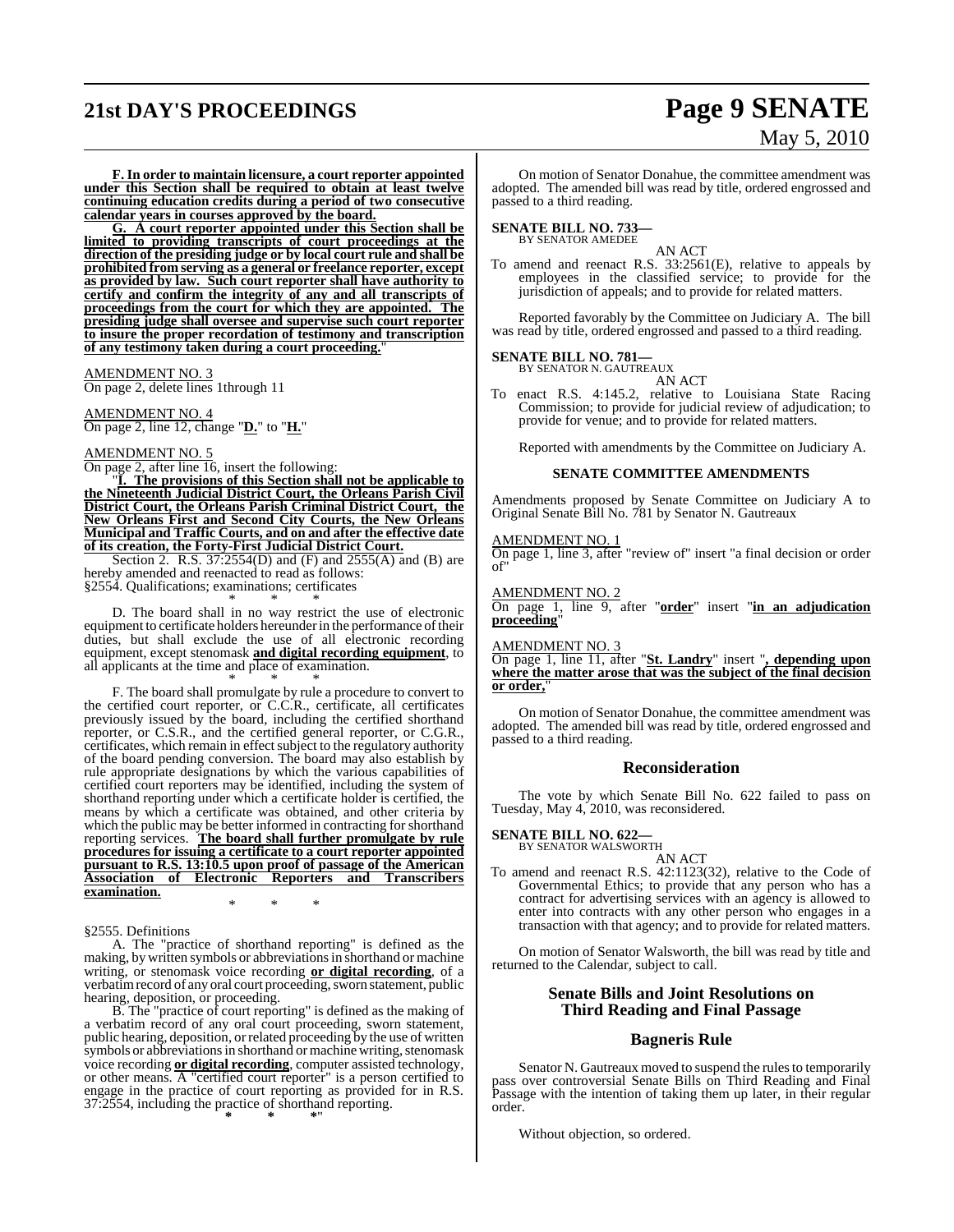#### **SENATE BILL NO. 25—** BY SENATOR CROWE

AN ACT

To amend and reenact R.S. 33:4574.1(A)(1)(b) and 4574.1.1(C)(1) and R.S. 47:301(14)(c), relative to tax exemptions and exclusions of political subdivisions of the state; to exclude or exempt from certain taxes certain agreements to occupy for a certain time period accommodation, space, or lot which is in an overnight camping facility or trailer park; and to provide for related matters.

#### **Floor Amendments**

Senator Marionneaux sent up floor amendments.

#### **SENATE FLOOR AMENDMENTS**

Amendments proposed by Senator Marionneaux on behalf of the Legislative Bureau to Engrossed Senate Bill No. 25 by Senator **Crowe** 

#### AM<u>ENDMENT NO. 1</u>

On page 1, line 13, following "used" and before "shall" change "herein" to "in this Section"

#### AMENDMENT NO. 2

On page 2, line 3, following "used" and before "shall" change "herein" to "in this Section"

On motion of Senator Marionneaux, the amendments were adopted.

The bill was read by title. Senator Crowe moved the final passage of the amended bill.

### **ROLL CALL**

The roll was called with the following result:

#### YEAS

| Mr. President<br>Adley<br>Alario<br>Amedee<br>Appel<br><b>Broome</b><br>Chabert<br>Cheek<br>Claitor<br>Crowe<br>Donahue<br>Total - 33 | Dorsey<br>Erdey<br>Gautreaux N<br>Guillory<br>Hebert<br>Jackson<br>Kostelka<br>LaFleur<br>Long<br>Marionneaux<br>Martiny | McPherson<br>Morrell<br>Morrish<br>Murray<br><b>Nevers</b><br>Peterson<br>Riser<br>Shaw<br>Smith<br>Thompson<br>Walsworth |
|---------------------------------------------------------------------------------------------------------------------------------------|--------------------------------------------------------------------------------------------------------------------------|---------------------------------------------------------------------------------------------------------------------------|
|                                                                                                                                       | <b>NAYS</b>                                                                                                              |                                                                                                                           |
| Total - 0                                                                                                                             | ABSENT                                                                                                                   |                                                                                                                           |

| Duplessis   | Heitmeier | Mount |
|-------------|-----------|-------|
| Gautreaux B | Michot    | Ouinn |
| Total - 6   |           |       |

The Chair declared the amended bill was passed, ordered reengrossed and sent to the House. Senator Crowe moved to reconsider the vote by which the bill was passed and laid the motion on the table.

#### **SENATE BILL NO. 170—** BY SENATOR N. GAUTREAUX

AN ACT

To enact R.S. 56:1702, relative to state parks; to provide for the Palmetto Island State Park; to provide for certain agreements for the operation and maintenance of such state park; to provide

# **Page 10 SENATE 21st DAY'S PROCEEDINGS**

terms, conditions, and requirements; and to provide for related matters.

The bill was read by title. Senator N. Gautreaux moved the final passage of the bill.

## **ROLL CALL**

The roll was called with the following result:

YEAS

Mr. President Dorsey McPherson<br>Adlev Erdey Morrell Adley Erdey Morrell<br>Alario Gautreaux N Morrish Alario Gautreaux N Morrish Amedee Guillory Murray<br>
Appel Hebert Nevers Broome Jackson Peters<br>Chabert Kostelka Riser Chabert Kostelka Riser Cheek LaFleur Shaw<br>Claitor Long Smith Claitor Long Smith Crowe Marionneaux Thompson Donahue Martiny Walsworth Total - 33

Hebert Nevers<br>
Jackson Peterson

**NAYS** 

ABSENT

Duplessis Heitmeier Mount Gautreaux B Michot Quinn Total - 6

Total - 0

The Chair declared the bill was passed and ordered it sent to the House. Senator N. Gautreaux moved to reconsider the vote by which the bill was passed and laid the motion on the table.

#### **SENATE BILL NO. 183—**

BY SENATOR N. GAUTREAUX

AN ACT To amend and reenact R.S. 30:124, relative to the State Mineral and Energy Board; to provide for alternate energy resources; to authorize the State Mineral and Energy Board to lease state lands for the exploration, development, and production of energy fromalternative energy resources; to provide definitions, terms, and conditions; to provide for rulemaking authority; and to provide for related matters.

### **Floor Amendments**

Senator Marionneaux sent up floor amendments.

#### **SENATE FLOOR AMENDMENTS**

Amendments proposed by Senator Marionneaux on behalf of the Legislative Bureau to Engrossed Senate Bill No. 183 by Senator N. **Gautreaux** 

#### AMENDMENT NO. 1

On page 1, line 12, following "**not**" and before "**limited**" delete "**be**"

On motion of Senator Marionneaux, the amendments were adopted.

On motion of Senator N. Gautreaux, the amended bill was read by title and returned to its regular order in Third Reading and Final Passage.

#### **SENATE BILL NO. 240—** BY SENATOR MURRAY

AN ACT

To enact R.S. 17:1990(C)(2)(a)(iii), relative to the Recovery School District; to allow the Orleans Parish School Board to deduct certain costs from the amount of local revenues that it would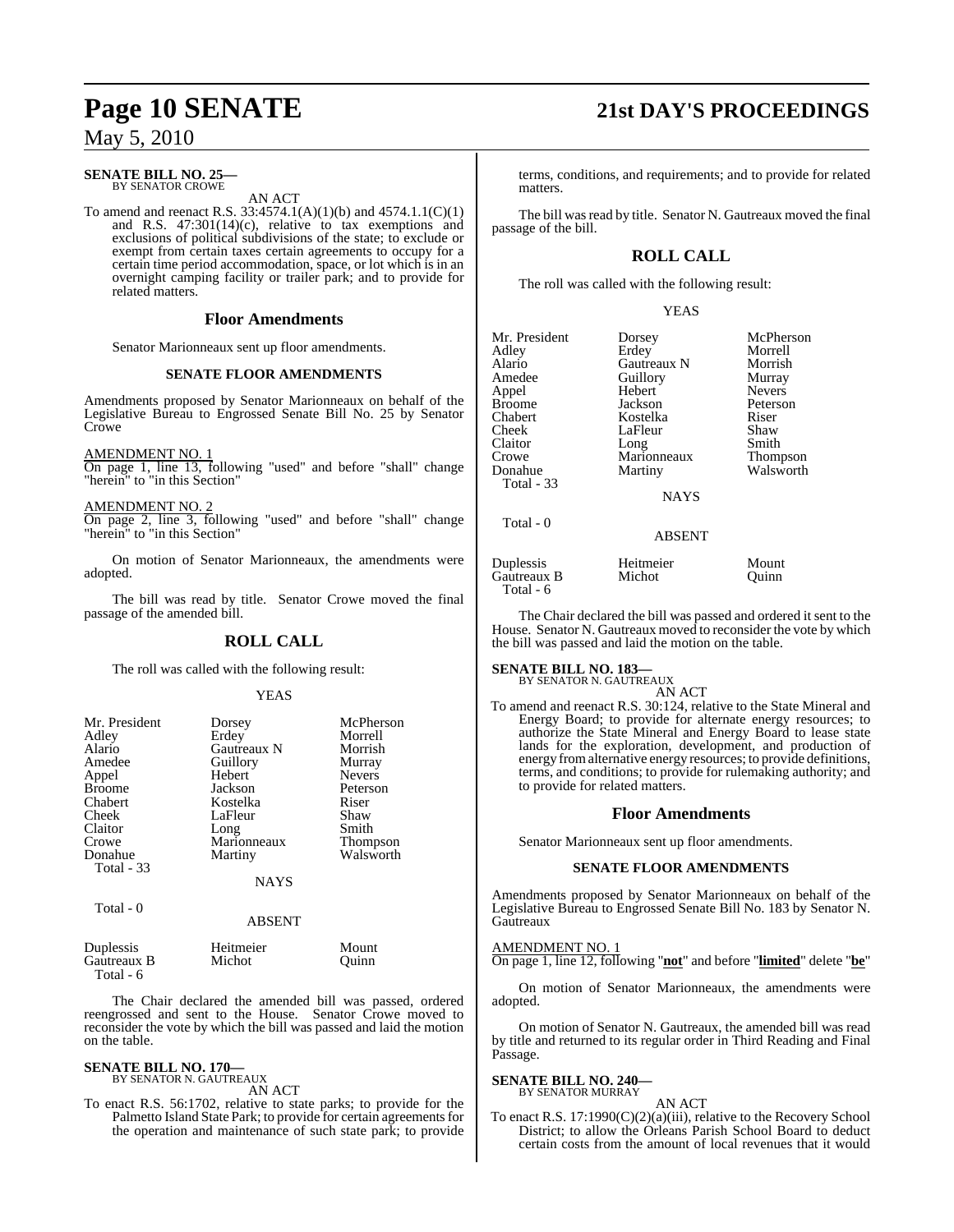# **21st DAY'S PROCEEDINGS Page 11 SENATE** May 5, 2010

otherwise be required to transfer to the district; to require a report accounting for such excluded monies; and to provide for related matters.

#### **Floor Amendments**

Senator Marionneaux sent up floor amendments.

#### **SENATE FLOOR AMENDMENTS**

Amendments proposed by Senator Marionneaux on behalf of the Legislative Bureau to Engrossed Senate Bill No. 240 by Senator Murray

AMENDMENT NO. 1

On page 2, line 8, following "**Katrina**" and before "**Act**" change "**and/or**" to "**or**"

On motion of Senator Marionneaux, the amendments were adopted.

#### **Floor Amendments**

Senator Murray proposed the following amendments.

#### **SENATE FLOOR AMENDMENTS**

Amendments proposed by Senator Murray to Engrossed Senate Bill No. 240 by Senator Murray

#### AMENDMENT NO. 1

On page 3, delete lines 2 through 7 in their entirety and insert the following:

"**(dd) The excluded costs enumerated in Subitem (aa) of this Item shall be included as a footnote to the annual financial statements of the Orleans Parish School Board and audited by its certified public accountant. These audited financial statements shall be submitted to the state Department of Education, to account for any monies so excluded, within one hundred eighty days** of the end of each fiscal year. Any audit adjustments to these **exclusionsshall be added to or deducted from, asthe case may be, the subsequent year's exclusions.**"

On motion of Senator Murray, the amendments were adopted.

The bill was read by title. Senator Murray moved the final passage of the amended bill.

#### **ROLL CALL**

The roll was called with the following result:

#### YEAS

|             | McPherson     |
|-------------|---------------|
| Gautreaux N | Michot        |
| Guillory    | Morrell       |
| Hebert      | Morrish       |
| Jackson     | Murray        |
| Kostelka    | <b>Nevers</b> |
| LaFleur     | Peterson      |
|             | Shaw          |
| Marionneaux | Smith         |
| Martiny     | Thompson      |
|             |               |
| <b>NAYS</b> |               |
|             | Erdey<br>Long |

Total - 0

#### ABSENT

Duplessis Total - 9

Claitor Gautreaux B Quinn Heitmeier Riser<br>
Mount Walsworth

The Chair declared the amended bill was passed, ordered reengrossed and sent to the House. Senator Murray moved to reconsider the vote by which the bill was passed and laid the motion on the table.

#### **SENATE BILL NO. 247—** BY SENATOR ALARIO

AN ACT

To enact R.S. 33:9080.4, a bill relative to Jefferson Parish; to create the Esprit at Stonebridge Neighborhood Improvement District; to provide for district boundaries, purpose, governance, and funding, including the levy of a parcel fee; to provide relative to the powers and duties of the district and its governing board; and to provide for related matters.

#### **Floor Amendments**

Senator Marionneaux sent up floor amendments.

#### **SENATE FLOOR AMENDMENTS**

Amendments proposed by Senator Marionneaux on behalf of the Legislative Bureau to Engrossed Senate Bill No. 247 by Senator Alario

AMENDMENT NO. 1 On page 2, line 3, following "**in**" and before "**of**" change "**Clerks**" to "**Clerk**"

AMENDMENT NO. 2 On page 2, line 17, change **"Espirit"** to "**Esprit**"

#### AMENDMENT NO. 3

On page 3, line 9, following "**sell**" and before "**property**" change "**real**" to "**immovable**"

On motion of Senator Marionneaux, the amendments were adopted.

#### **Floor Amendments**

Senator Alario proposed the following amendments.

#### **SENATE FLOOR AMENDMENTS**

Amendments proposed by Senator Alario to Engrossed Senate Bill No. 247 by Senator Alario

AMENDMENT NO. 1 On page 2, line 4, after "**10022867**" delete the period "**.**" and insert a comma "**,**" and after "**Blvd.**" delete "**is located**"

AMENDMENT NO. 2 On page 2, line 5, after "**south**" insert a comma "**,**"and after "**east**" insert a period "**.**" and delete "**comprises**"

AMENDMENT NO. 3 On page 2, delete line 6 in its entirety

On motion of Senator Alario, the amendments were adopted.

The bill was read by title. Senator Alario moved the final passage of the amended bill.

### **ROLL CALL**

The roll was called with the following result:

#### YEAS

Adley Gautreaux N Morrish Amedee

Mr. President Erdey Morrell<br>Adley Gautreaux N Morrish Aussum Guillory<br>
Hebert Mevers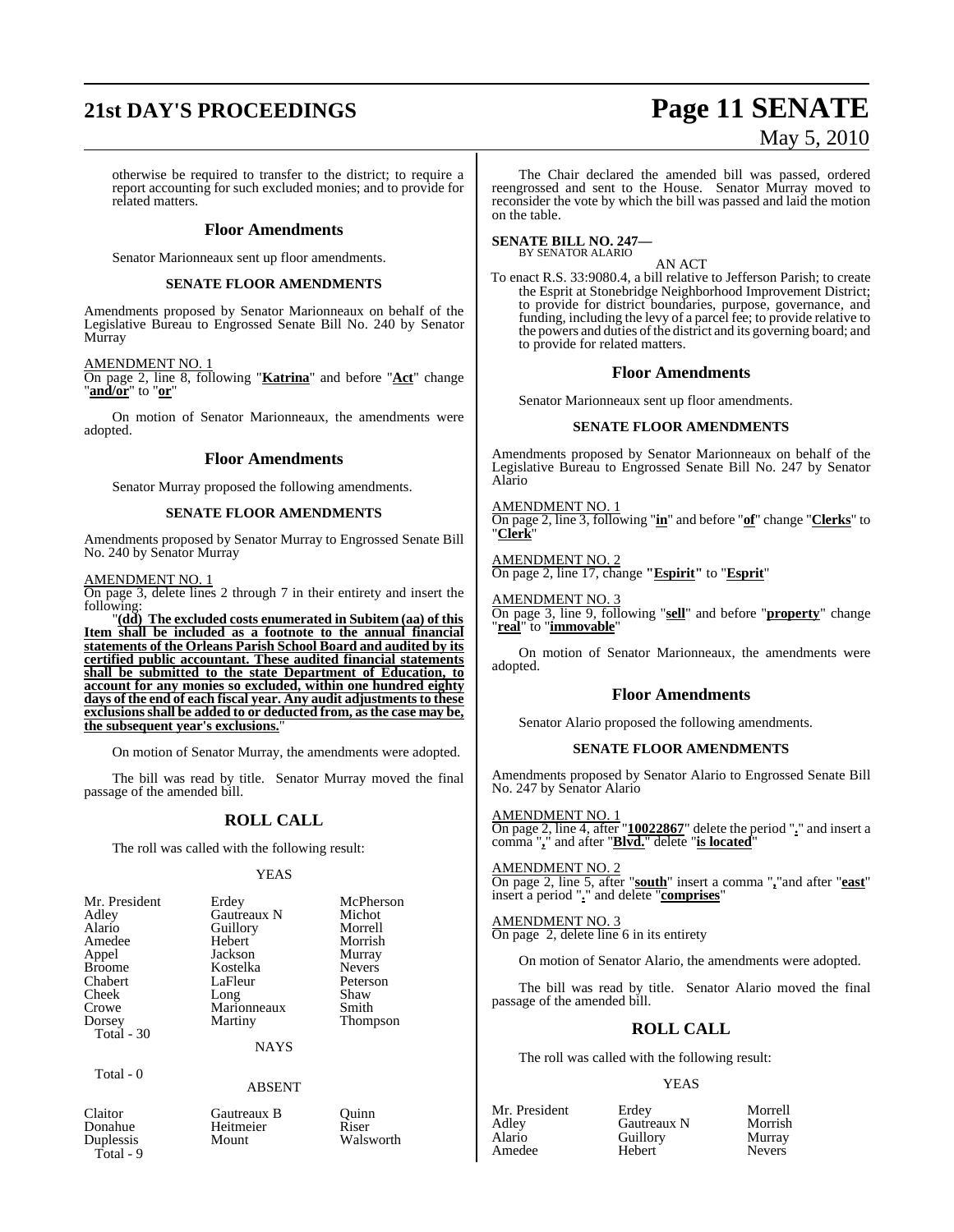#### Appel Jackson Peterson<br>Broome Kostelka Riser Broome Kostelka Riser<br>Chabert LaFleur Shaw Chabert LaFleur Shaw<br>Cheek Long Smith Cheek Long Smith<br>Claitor Marionneaux Thompson Marionneaux<br>Martiny Crowe Martiny Walsworth<br>
Donahue McPherson Donahue McPherson<br>Dorsey Michot Michot Total - 34 NAYS Total - 0 ABSENT

Duplessis Heitmeier Quinn Gautreaux B Total - 5

The Chair declared the amended bill was passed, ordered reengrossed and sent to the House. Senator Alario moved to reconsider the vote by which the bill was passed and laid the motion on the table.

#### **SENATE BILL NO. 261—** BY SENATOR NEVERS

AN ACT

To amend and reenact R.S. 48:1805(B)(2), relative to the Zachary Taylor Parkway Commission; to provide relative to the term a member appointed to the commission may serve; and to provide for related matters.

The bill was read by title. Senator Nevers moved the final passage of the bill.

### **ROLL CALL**

The roll was called with the following result:

#### YEAS

| Mr. President<br>Adley<br>Alario<br>Amedee<br>Appel<br><b>Broome</b><br>Chabert<br>Cheek<br>Claitor<br>Crowe<br>Donahue<br>Dorsey<br>Total $-34$ | Erdey<br>Gautreaux N<br>Guillory<br>Hebert<br>Jackson<br>Kostelka<br>LaFleur<br>Long<br>Marionneaux<br>Martiny<br>McPherson<br>Michot | Morrell<br>Morrish<br>Murray<br><b>Nevers</b><br>Peterson<br>Riser<br>Shaw<br>Smith<br><b>Thompson</b><br>Walsworth |
|--------------------------------------------------------------------------------------------------------------------------------------------------|---------------------------------------------------------------------------------------------------------------------------------------|---------------------------------------------------------------------------------------------------------------------|
|                                                                                                                                                  | <b>NAYS</b>                                                                                                                           |                                                                                                                     |
| Total - 0                                                                                                                                        | <b>ABSENT</b>                                                                                                                         |                                                                                                                     |

| Duplessis   | Heitmeier | Ouinn |
|-------------|-----------|-------|
| Gautreaux B | Mount     |       |
| Total - 5   |           |       |

The Chair declared the bill was passed and ordered it sent to the House. Senator Nevers moved to reconsider the vote by which the bill was passed and laid the motion on the table.

#### **SENATE BILL NO. 473—** BY SENATOR LONG

AN ACT

To amend and reenact R.S. 56:649.4, relative to nonresident combination lifetime hunting and fishing licenses; to provide for

# **Page 12 SENATE 21st DAY'S PROCEEDINGS**

the purchase of certain combination licenses for veterans who have been wounded or disabled; to provide requirements, terms, and conditions; and to provide for related matters.

The bill was read by title. Senator Long moved the final passage of the bill.

## **ROLL CALL**

The roll was called with the following result:

#### YEAS

| Mr. President     | Dorsey        | McPherson     |
|-------------------|---------------|---------------|
| Adley             | Erdey         | Michot        |
| Alario            | Gautreaux N   | Morrell       |
| Amedee            | Guillory      | Morrish       |
| Appel             | Hebert        | Murray        |
| <b>Broome</b>     | Jackson       | <b>Nevers</b> |
| Chabert           | Kostelka      | Peterson      |
| Cheek             | LaFleur       | Riser         |
| Claitor           | Long          | Shaw          |
| Crowe             | Marionneaux   | Smith         |
| Donahue           | Martiny       | Thompson      |
| <b>Total - 33</b> | <b>NAYS</b>   |               |
| Total - 0         | <b>ABSENT</b> |               |
| Duplessis         | Heitmeier     | Ouinn         |
| Gautreaux B       | Mount         | Walsworth     |

The Chair declared the bill was passed and ordered it sent to the House. Senator Long moved to reconsider the vote by which the bill was passed and laid the motion on the table.

#### **SENATE BILL NO. 474—** BY SENATOR CROWE

Total - 6

AN ACT To amend and reenact R.S. 32:414(T)(1), relative to child restraint systems; to provide for certain notifications; to provide for affidavits under certain circumstances; to provide for suspensions of licenses under certain circumstances; and to provide for related matters.

The bill was read by title. Senator Crowe moved the final passage of the bill.

#### **ROLL CALL**

The roll was called with the following result:

#### YEAS

| Mr. President | Donahue     | McPherson     |
|---------------|-------------|---------------|
| Adley         | Dorsey      | Michot        |
| Alario        | Erdey       | Morrell       |
| Amedee        | Gautreaux N | Morrish       |
| Appel         | Guillory    | Murray        |
| Broome        | Hebert      | <b>Nevers</b> |
| Chabert       | Jackson     | Peterson      |
| Cheek         | Kostelka    | Riser         |
| Claitor       | Long        | Shaw          |
| Crowe         | Marionneaux | Smith         |
| Total - 30    |             |               |

**NAYS** 

Total - 0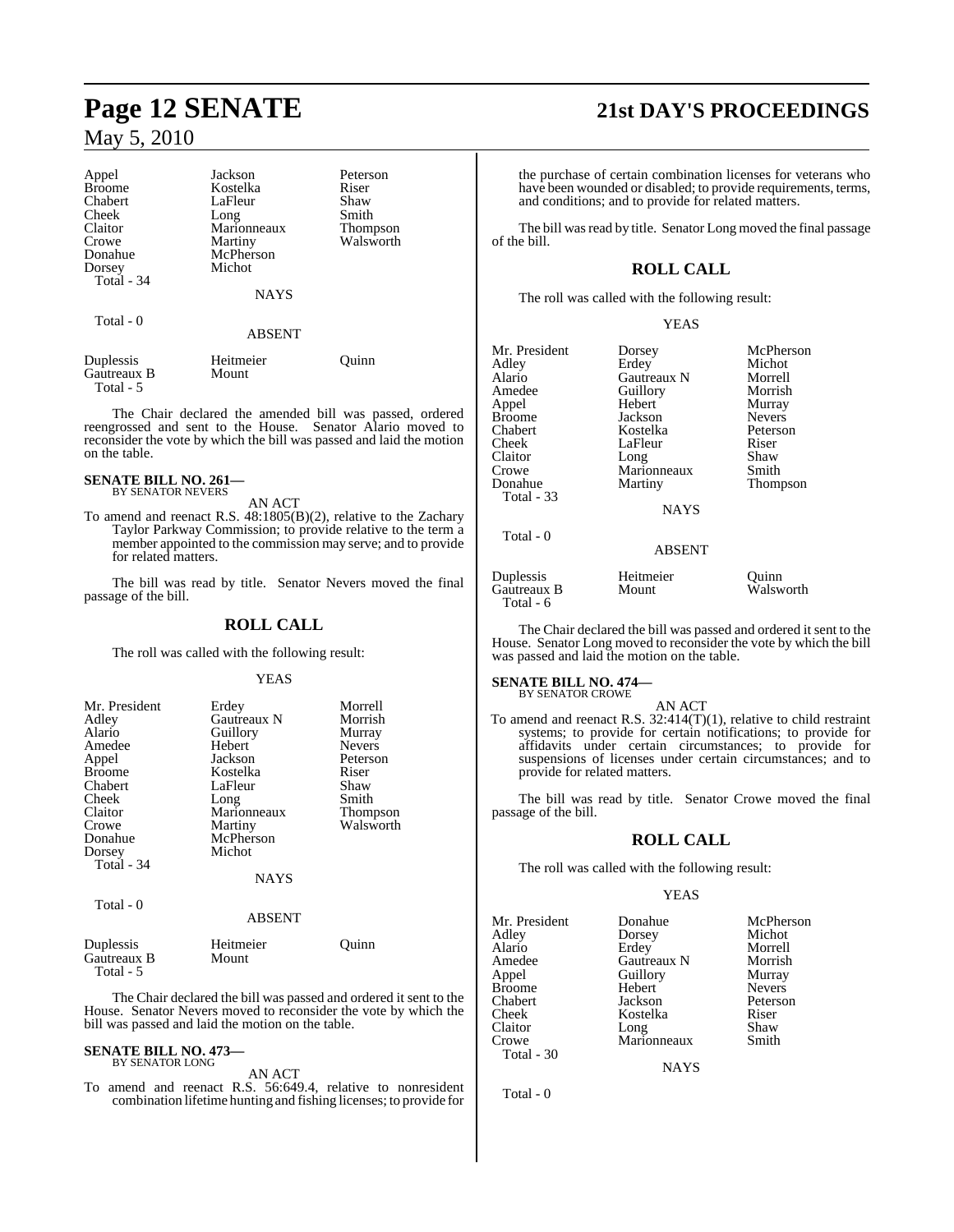# **21st DAY'S PROCEEDINGS Page 13 SENATE**

#### ABSENT

| Duplessis   |  |
|-------------|--|
| Gautreaux B |  |
| Heitmeier   |  |
| Total - 9   |  |

LaFleur Quinn<br>
Martiny Thomp Martiny Thompson<br>Mount Walsworth Walsworth

The Chair declared the bill was passed and ordered it sent to the House. Senator Crowe moved to reconsider the vote by which the bill was passed and laid the motion on the table.

# **SENATE BILL NO. 527—** BY SENATORS BROOME AND THOMPSON

AN ACT

To enact R.S. 17:252(D), relative to student behavior and discipline; to provide relative to the model master plan for improving behavior and discipline within schools; to require certain classroom management training be provided to certain school personnel; and to provide for related matters.

#### **Floor Amendments**

Senator Broome proposed the following amendments.

#### **SENATE FLOOR AMENDMENTS**

Amendments proposed by Senator Broome to Engrossed Senate Bill No. 527 by Senator Broome

#### AMENDMENT NO. 1

On page 2, line 3, between "**needed**" and the period "**.**" insert "**, if any, and what additional classroom support activities should be provided by the principal and school administration**"

On motion of Senator Broome, the amendments were adopted.

The bill was read by title. Senator Broome moved the final passage of the amended bill.

#### **ROLL CALL**

The roll was called with the following result:

#### YEAS

| Adley<br>Alario<br>Amedee<br>Appel<br><b>Broome</b><br>Chabert<br>Cheek<br>Claitor<br>Crowe | Erdey<br>Gautreaux N<br>Guillory<br>Hebert<br>Jackson<br>Kostelka<br>LaFleur<br>Long<br>Marionneaux | Michot<br>Morrell<br>Murray<br><b>Nevers</b><br>Peterson<br>Riser<br>Shaw<br>Smith<br>Thompson |
|---------------------------------------------------------------------------------------------|-----------------------------------------------------------------------------------------------------|------------------------------------------------------------------------------------------------|
| Donahue<br>Dorsey<br>Total - 31                                                             | Martiny<br>McPherson<br><b>NAYS</b>                                                                 |                                                                                                |
| Total - 0                                                                                   | <b>ABSENT</b>                                                                                       |                                                                                                |
| Mr. President<br>Duplessis<br>Gautreaux B<br>Total - 8                                      | Heitmeier<br>Morrish<br>Mount                                                                       | Ouinn<br>Walsworth                                                                             |

The Chair declared the amended bill was passed, ordered reengrossed and sent to the House. Senator Broome moved to reconsider the vote by which the bill was passed and laid the motion on the table.

#### **SENATE BILL NO. 564—**

BY SENATOR JACKSON AN ACT

To repeal Paragraphs 32(b), (c), (d), (e), and (f) of Article 14, Section 32 ofthe 1921Constitution ofLouisiana, as amended, continued as a statute pursuant to Article XIV, Section 16 of the 1974 Constitution of Louisiana, relative to the Caddo Parish Jail Site Fund; to abolish the fund; and to provide for related matters.

The bill was read by title. Senator Jackson moved the final passage of the bill.

#### **ROLL CALL**

The roll was called with the following result:

#### YEAS

| Mr. President | Dorsey      | McPherson     |
|---------------|-------------|---------------|
| Adley         | Erdey       | Michot        |
| Alario        | Gautreaux N | Morrell       |
| Amedee        | Guillory    | Morrish       |
| Appel         | Hebert      | Murray        |
| <b>Broome</b> | Jackson     | <b>Nevers</b> |
| Chabert       | Kostelka    | Riser         |
| Cheek         | LaFleur     | Shaw          |
| Claitor       | Long        | Smith         |
| Crowe         | Marionneaux | Thompson      |
| Donahue       | Martiny     |               |
| Total - 32    |             |               |
|               | <b>NAYS</b> |               |
| Total - 0     |             |               |

## NAYS

#### ABSENT

Duplessis Mount Walsworth

The Chair declared the bill was passed and ordered it sent to the House. Senator Jackson moved to reconsider the vote by which the bill was passed and laid the motion on the table.

### **SENATE BILL NO. 568—**

Gautreaux B Peterson<br>
Heitmeier Duinn

Heitmeier Total - 7

BY SENATOR JACKSON

- AN ACT
- To amend and reenact R.S. 17:53(A) and (B), relative to required training and instruction of school board members; to authorize school board members to obtain training and instruction at certain conferences; to require verification of attendance; and to provide for related matters.

The bill was read by title. Senator Jackson moved the final passage of the bill.

#### **ROLL CALL**

The roll was called with the following result:

#### YEAS

| Mr. President | Gautreaux N | Morrell       |
|---------------|-------------|---------------|
| Adley         | Guillory    | Murray        |
| Alario        | Hebert      | <b>Nevers</b> |
| Amedee        | Jackson     | Peterson      |
| Appel         | Kostelka    | Riser         |
| Broome        | Long        | Shaw          |
| Chabert       | Marionneaux | Smith         |
| Cheek         | Martiny     | Walsworth     |
| Claitor       | McPherson   |               |
| Dorsey        | Michot      |               |
| Total - 28    |             |               |
|               |             |               |

May 5, 2010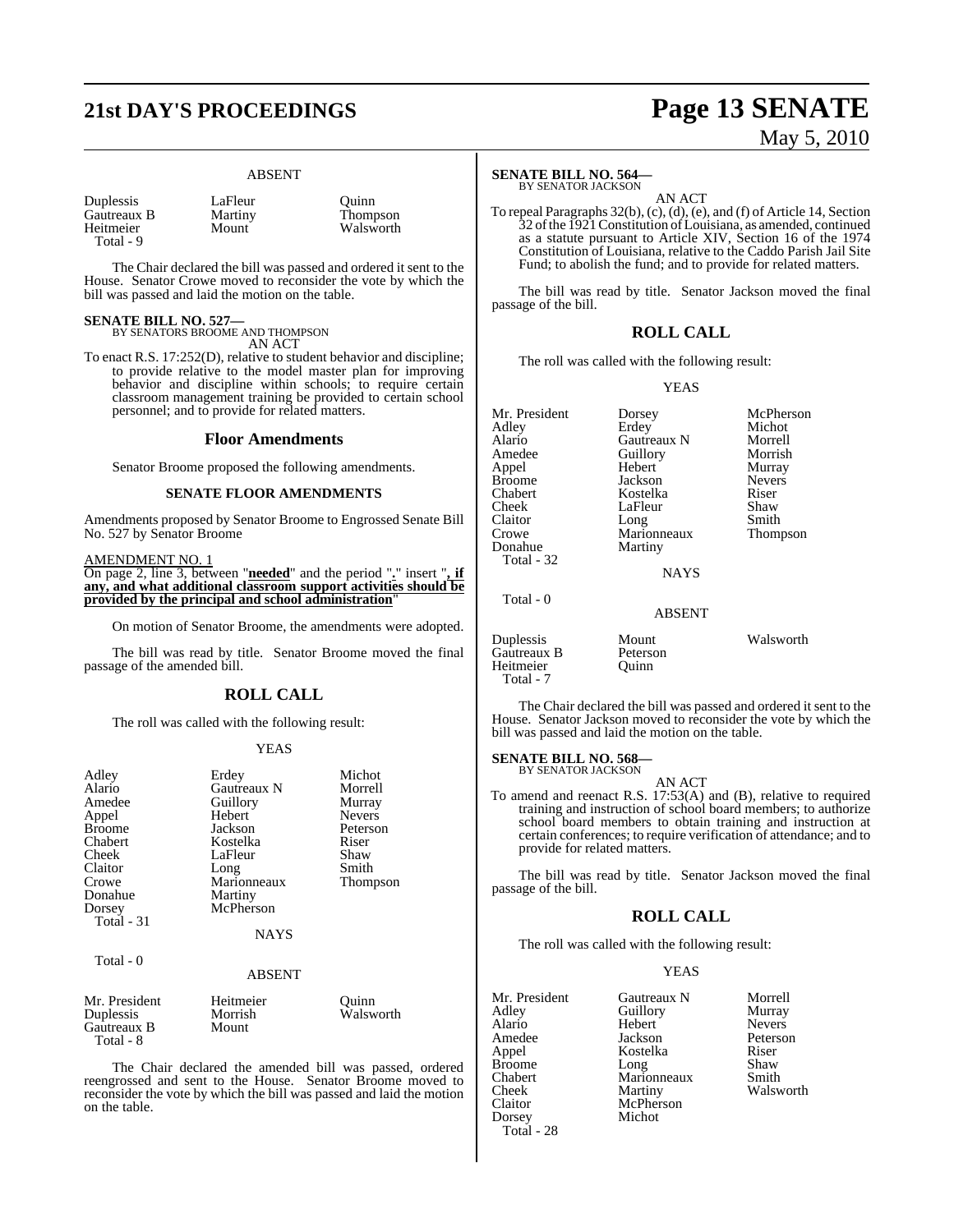#### NAYS

ABSENT

Thompson

Total - 1

Duplessis<br>Erdey Total - 10

Crowe Gautreaux B Mount<br>
Donahue Heitmeier Ouinn Heitmeier<br>LaFleur Morrish

The Chair declared the bill was passed and ordered it sent to the House. Senator Jackson moved to reconsider the vote by which the bill was passed and laid the motion on the table.

#### **Rules Suspended**

Senator McPherson asked for and obtained a suspension of the rules to revert to the Morning Hour.

#### **Messages from the House**

The following Messages from the House were received and read as follows:

**SENATE CONCURRENT RESOLUTION NO. 61—** BY SENATOR MOUNT

A CONCURRENT RESOLUTION

To designate May 19, 2010, as Louisiana Housing Council Day at the Legislature and commend the organization for its accomplishments.

Reported without amendments.

**SENATE CONCURRENT RESOLUTION NO. 67—**<br>BY SENATORS BROOME, CLAITOR, DORSEY, ERDEY AND<br>MARIONNEAUX AND REPRESENTATIVES BARROW, CARTER, FOIL,<br>GREENE, MICHAEL JACKSON, MCVEA, PONTI, RICHARDSON,<br>PATRICIA SMITH AND WHITE A CONCURRENT RESOLUTION

To express the sincere condolences of the Legislature of Louisiana upon the death of Kirt Bennett, founder and executive director of The Young Leaders' Academy.

Reported without amendments.

Respectfully submitted, ALFRED W. SPEER Clerk of the House of Representatives

#### **Reports of Committees**

The following reports of committees were received and read:

#### **REPORT OF COMMITTEE ON**

#### **INSURANCE**

Senator Troy Hebert, Chairman on behalf of the Committee on Insurance, submitted the following report:

#### May 5, 2010

To the President and Members of the Senate:

I am directed by your Committee on Insurance to submit the following report:

#### **SENATE BILL NO. 268—** BY SENATOR LAFLEUR

AN ACT

To amend and reenact R.S. 22:2051, 2052, 2053(A), 2054, 2055, 2056, 2057(A) and (C), 2058(A), (B)(7), (C) and (D), 2059(A) and  $(C)(1)$  through  $(4)$ , 2060 $(A)(1)$  and  $(B)$ , 2061 $(A)$ , 2062 $(A)$ 

# **Page 14 SENATE 21st DAY'S PROCEEDINGS**

and (B), 2063, 2067, 2068(A) and (B), 2069(A) and (B), and R.S. 44:4.1(B)(10) and to enact R.S. 22:2057(D) and (E), 2059(C)(10) through (14), 2060.1, 2061(D), and 2061.1, and to repeal R.S.  $22:2060(A)(3)$ , relative to the Louisiana Insurance Guaranty Association Law, to provide for coverage limitations of the association; to provide for definitions; to provide for the creation of the association; to provide for membership of the board of directors; to provide for the powers and duties of the association; to provide for benefit limitations of the association; to provide for assessments of member insurers; to provide for venue, to provide for the plan of operation of the association; to provide for the powers and duties of the commissioner of insurance; to provide forthe coordination among other Guaranty Associations; to provide for the effect of paid claims; to provide for the exclusion of claims of "high net worth insureds"; to provide for the exhaustion of other coverage prior to making a claim against the association; to provide for the prevention of insolvencies; to provide for immunity; to provide for a stay of proceedings against insolvent insurers; to provide for prohibited advertising; to provide for effective date; and to provide for related matters.

Reported with amendments.

#### **SENATE BILL NO. 687—** BY SENATOR HEBERT

AN ACT

To amend and reenact R.S. 45:200.4, relative to public carrier vehicle insurance; to increase the minimum amount of insurance for property damage; and to provide for related matters.

Reported with amendments.

# **SENATE BILL NO. 705—** BY SENATOR DONAHUE

AN ACT To amend and reenact R.S. 22:1000(A)(1), relative to health and accident insurance; to provide for group policies issued to trusts for multiple associations; to provide for coverage involving such associations and their members and employees; and to provide for related matters.

Reported favorably.

#### **SENATE BILL NO. 732—** BY SENATOR HEBERT

AN ACT

To enact R.S. 22:1880, relative to health insurance; to provide for balance billing disclosure; to provide for definitions; to provide with respect to health insurance issuer, facility, and facilitybased physician disclosure; and to provide for related matters.

Reported favorably.

Respectfully submitted, TROY HEBERT Chairman

#### **REPORT OF COMMITTEE ON**

#### **SENATE AND GOVERNMENTAL AFFAIRS**

Senator Robert W. Kostelka, Chairman on behalf of the Committee on Senate and Governmental Affairs, submitted the following report:

#### May 5, 2010

To the President and Members of the Senate:

I am directed by your Committee on Senate and Governmental Affairs to submit the following report: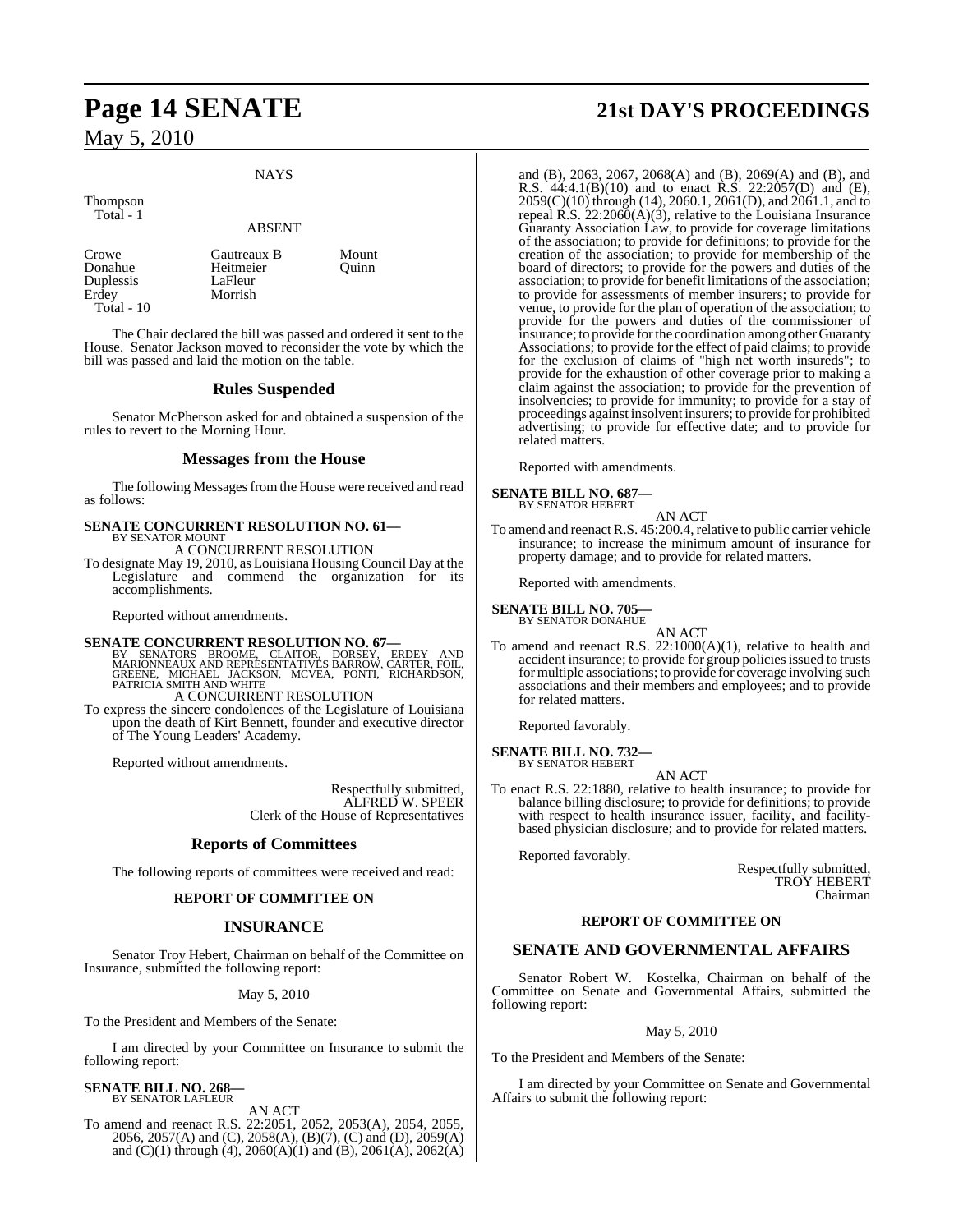# **21st DAY'S PROCEEDINGS Page 15 SENATE**

#### **SENATE BILL NO. 389—** BY SENATOR HEBERT

A JOINT RESOLUTION

Proposing to amend Article V, Section 15(B) of the Constitution of Louisiana, relative to judicial districts; to provide for the establishment of judicial districts; and to specify an election for submission of the proposition to electors and provide a ballot proposition.

Reported with amendments.

# **SENATE BILL NO. 477—** BY SENATOR N. GAUTREAUX

AN ACT

To amend and reenact R.S. 42:1124(A)(6), relative to financial disclosure; to provide disclosure requirements for certain public servants; and to provide for related matters.

Reported with amendments.

**SENATE BILL NO. 558—** BY SENATOR WALSWORTH AND REPRESENTATIVE TUCKER AN ACT

To enact Chapter 27 of Title 25 of the Louisiana Revised Statutes of 1950, to be comprised of R.S. 25:1231 through 1237, and R.S. 36:209(Q); to create the LouisianaBicentennialCommission; to provide for membership of the commission and its operation; to provide relative to powers, duties, and activities of the commission; to provide relative to funds and property of the commission; to provide for termination of the commission; and to provide for related matters.

Reported favorably.

#### **SENATE BILL NO. 615—** BY SENATOR MARTINY

AN ACT

To amend and reenact R.S. 18:49.1(C), 1461, 1462, 1463(F), 1465(B), 1467, and 1468(C) and to enact R. S. 18:49.1(D), 1461.2, 1461.3, 1461.4, 1461.5, 1461.6, 1461.7 and 1461.8, and to repealR.S. 14:119 andR.S. 18:1300.6, relative to the election code; to provide relative to certain election offenses, to provide for definitions; to provided for penalties; and to provide for related matters.

Reported with amendments.

#### **SENATE BILL NO. 652—** BY SENATOR HEBERT

AN ACT

To amend and reenact R.S. 18:1299.1, relative to elections; to provide that any question or proposition to be voted on must also include a question in simple language directed to the voter with regard to the passage or rejection of the proposition; and to provide for related matters.

Reported favorably.

#### **SENATE BILL NO. 709—** BY SENATOR WALSWORTH

AN ACT

To amend and reenact R.S. 43:19, 24(B) and (C), 81, 82, and 87(A), and to enact R.S. 43:24(D) and (E), relative to the publication of acts of the legislature; to provide relative to the Official Journal of the State; to provide relative to printing contracts; and to provide for related matters.

Reported with amendments.

#### **SENATE BILL NO. 722—** BY SENATOR APPEL

AN ACT

To amend and reenact R.S. 42:1158(A)(2)(d), relative to the Board of Ethics computerized data management system; to require that

# May 5, 2010

campaign finance disclosure reports required to be filed electronically with the board are able to be searched by the public by the names of campaign contributors; and to provide for related matters.

Reported favorably.

Respectfully submitted, ROBERT W. KOSTELKA Chairman

### **Privilege Report of the Committee on Senate and Governmental Affairs**

## **ENROLLMENTS**

Senator Kostelka, Chairman on behalf of the Committee on Senate and Governmental Affairs, submitted the following report:

May 5, 2010

To the President and Members of the Senate:

I am directed by your Committee on Senate and Governmental Affairs to submit the following report:

The following Senate Concurrent Resolutions have been properly enrolled:

## **SENATE CONCURRENT RESOLUTION NO. 60—** BY SENATOR NEVERS A CONCURRENT RESOLUTION

To urge and request the Board of Regents to study the feasibility of offering community college services on the north shore of Lake Pontchartrain, and to determine how the state can best meet the educational needs of students and the economic and workforce development needs of this region of the state.

#### **SENATE CONCURRENT RESOLUTION NO. 62—** BY SENATORS SMITH AND MOUNT A CONCURRENT RESOLUTION

To urge and request the Board of Elementary and Secondary Education to study and review the clarity of board regulations and guidelines relative to the education of dyslexic students and the effectiveness of procedures for monitoring the compliance of public schools and school districts when implementing such regulations and related state law.

#### **SENATE CONCURRENT RESOLUTION NO. 63—** BY SENATOR BROOME

A CONCURRENT RESOLUTION

To proclaim May 5, 2010, as "Sex has Consequences" Prevent Teen Pregnancy Day.

#### **SENATE CONCURRENT RESOLUTION NO. 64—** BY SENATOR CROWE

A CONCURRENT RESOLUTION

To urge and request the Department of Insurance to study and make recommendations with respect to solutions to the health care insurance crisis.

#### **SENATE CONCURRENT RESOLUTION NO. 65—** BY SENATOR NEVERS

## A CONCURRENT RESOLUTION

To recognize September 2010 as Parent Teacher Association Month in Louisiana, to commend those involved in their schools and communities, and to encourage school and community participation.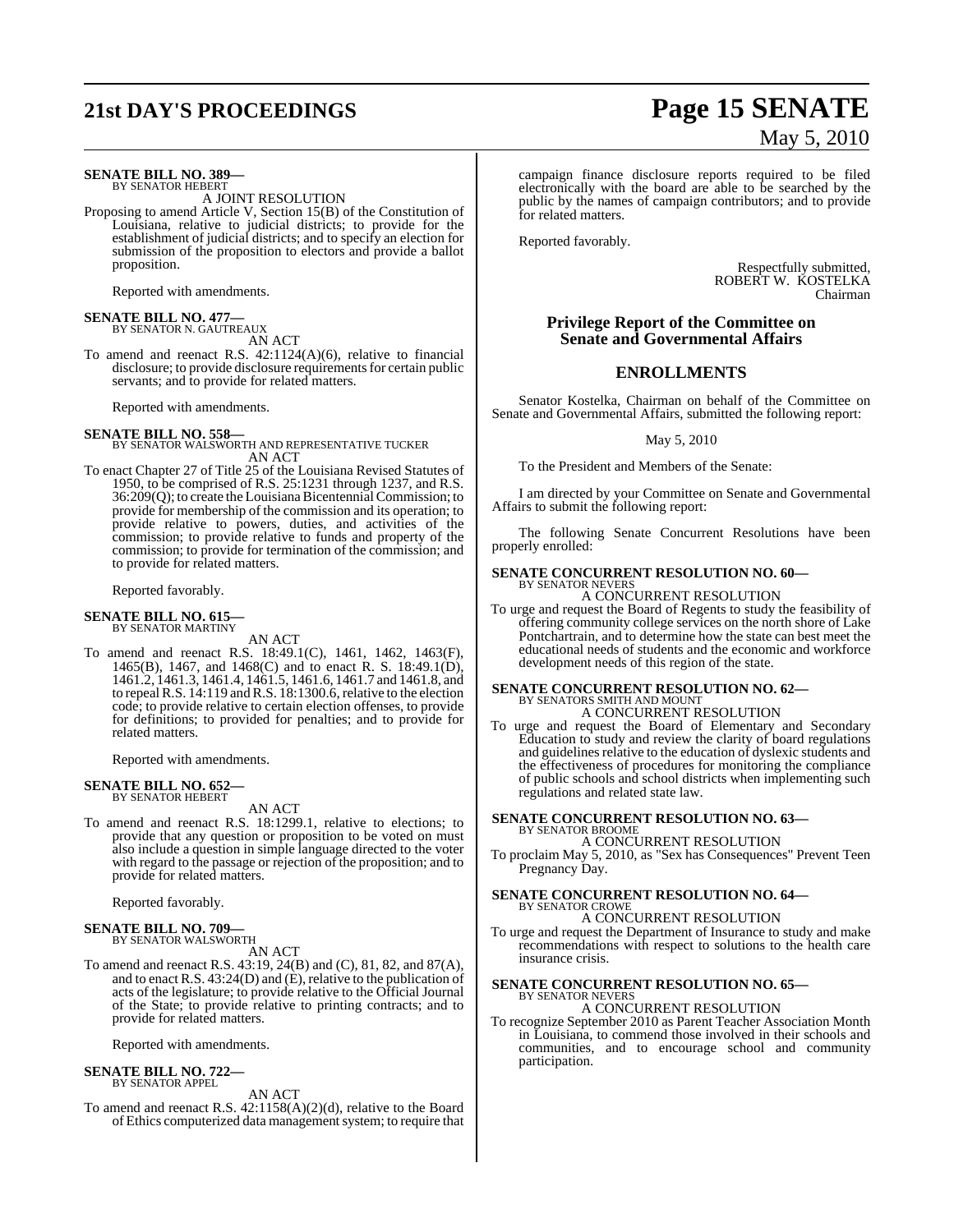#### **SENATE CONCURRENT RESOLUTION NO. 66—**

BY SENATOR LONG AND REPRESENTATIVE NOWLIN A CONCURRENT RESOLUTION

To proclaim May 18, 2010, as "Louisiana School for Math, Science, and the Arts Day".

> Respectfully submitted, ROBERT W. "BOB" KOSTELKA Chairman

The foregoing Senate Concurrent Resolutions were signed by the President of the Senate.

#### **Message to the Governor**

#### **SIGNED SENATE BILLS**

May 5, 2010

To the Honorable Governor of the State of Louisiana:

The President of the Senate and the Speaker of the House of Representatives have signed the following Senate Bills:

# **SENATE BILL NO. 106—** BY SENATORS RISER AND THOMPSON

AN ACT

To amend and reenact R.S. 23:1123, 1172.2(E), 1201(A), and to repeal R.S. 23:1201.1, relative to workers' compensation; to provide for an examination of an injured employee when certain disputes arise; to provide for the prompt reporting of certain information relative to payment of workers' compensation premiums which may be considered false, fraudulent, or misleading; to provide for payors and insurers to make weekly indemnity payments by electronic funds transfer; to repeal provisions requiring workers' compensation indemnity payments be mailed; and to provide for related matters.

# **SENATE BILL NO. 255—** BY SENATORS CHAISSON AND THOMPSON

AN ACT

To enact R.S. 23:1203.2, relative to electronic medical billing for workers' compensation claims; to provide for electronic submission of medical bills; to provide for electronic processing and payment of medical bills; to provide for acceptance of electronic payment; to provide for rules and regulations; and to provide for related matters.

#### **SENATE BILL NO. 328—**

BY SENATORS MURRAY, GUILLORY AND THOMPSON AN ACT

To amend and reenact R.S.  $23:76(C)(4)(i)$ , relative to the Occupational Forecasting Conference; to provide for membership in the Occupational Forecasting Conference; and to provide for related matters.

#### **SENATE BILL NO. 398—** BY SENATOR RISER

AN ACT

To amend and reenact R.S.  $23:1660(C)(1)$ , relative to employment records and reports for purposes of unemployment insurance; to provide relative to the confidentiality of information; and to provide for related matters.

and they are hereby presented for executive approval.

Respectfully submitted, GLENN A. KOEPP Secretary of the Senate

# **Page 16 SENATE 21st DAY'S PROCEEDINGS**

#### **Message from the House**

#### **SIGNED HOUSE CONCURRENT RESOLUTIONS**

May 5, 2010

To the Honorable President and Members of the Senate:

I am directed to inform your honorable body that the Speaker of the House of Representatives has signed the following House Concurrent Resolutions:

| <b>HCR No. 134</b> | <b>HCR No. 135</b> | <b>HCR No. 136</b> |
|--------------------|--------------------|--------------------|
| <b>HCR No. 137</b> | <b>HCR No. 138</b> | <b>HCR No. 139</b> |
| HCR No. 140        | <b>HCR No. 141</b> | <b>HCR No. 142</b> |

and asked that the President of the Senate affix his signature to the same.

> Respectfully submitted, ALFRED W. SPEER Clerk of the House of Representatives

The House Concurrent Resolutions contained herein were signed by the President of the Senate.

### **ATTENDANCE ROLL CALL**

#### PRESENT

Claitor Marionneaux<br>Crowe Martiny Dorsey Michot Total - 35

Total - 4

Mr. President Erdey Morrell Adley Gautreaux N Morrish Alario Guillory<br>
Hebert Murray Amedee Hebert Murray<br>Appel Heckson Nevers Appel Jackson Nevers<br>Broome Kostelka Peterson Broome Kostelka Peters<br>Chabert LaFleur Riser LaFleur Cheek Long Shaw<br>Claitor Marionneaux Smith Crowe Martiny Thompson<br>
Donahue McPherson Walsworth McPherson<br>Michot

ABSENT

Duplessis Heitmeier Gautreaux B Quinn

### **Leaves of Absence**

The following leaves of absence were asked for and granted:

| Duplessis | 1 Day | <b>B.</b> Gautreaux | 1 Day |
|-----------|-------|---------------------|-------|
| Heitmeier | 1 Day | Ouinn               | 1 Day |
|           |       |                     |       |

#### **Announcements**

The following committee meetings for May 10, 2010, were announced:

| Finance    | 10:00 A.M.  | Room A |
|------------|-------------|--------|
| Retirement | $1:00$ P.M. | Room E |